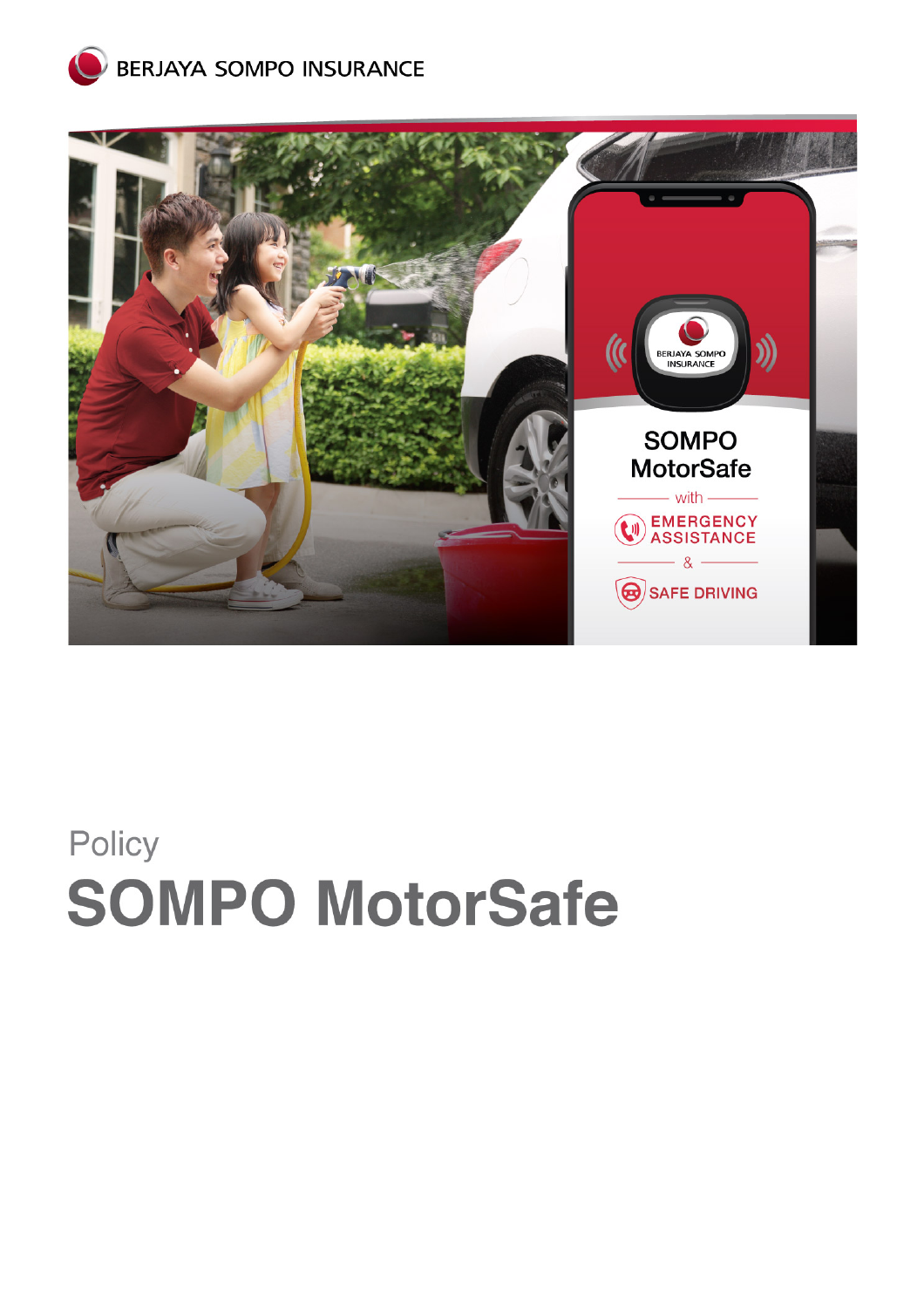# **Table of Contents**

| SECTION G: ENDORSEMENTS (Applicable only if the Endorsement number is printed in the |  |
|--------------------------------------------------------------------------------------|--|
|                                                                                      |  |
|                                                                                      |  |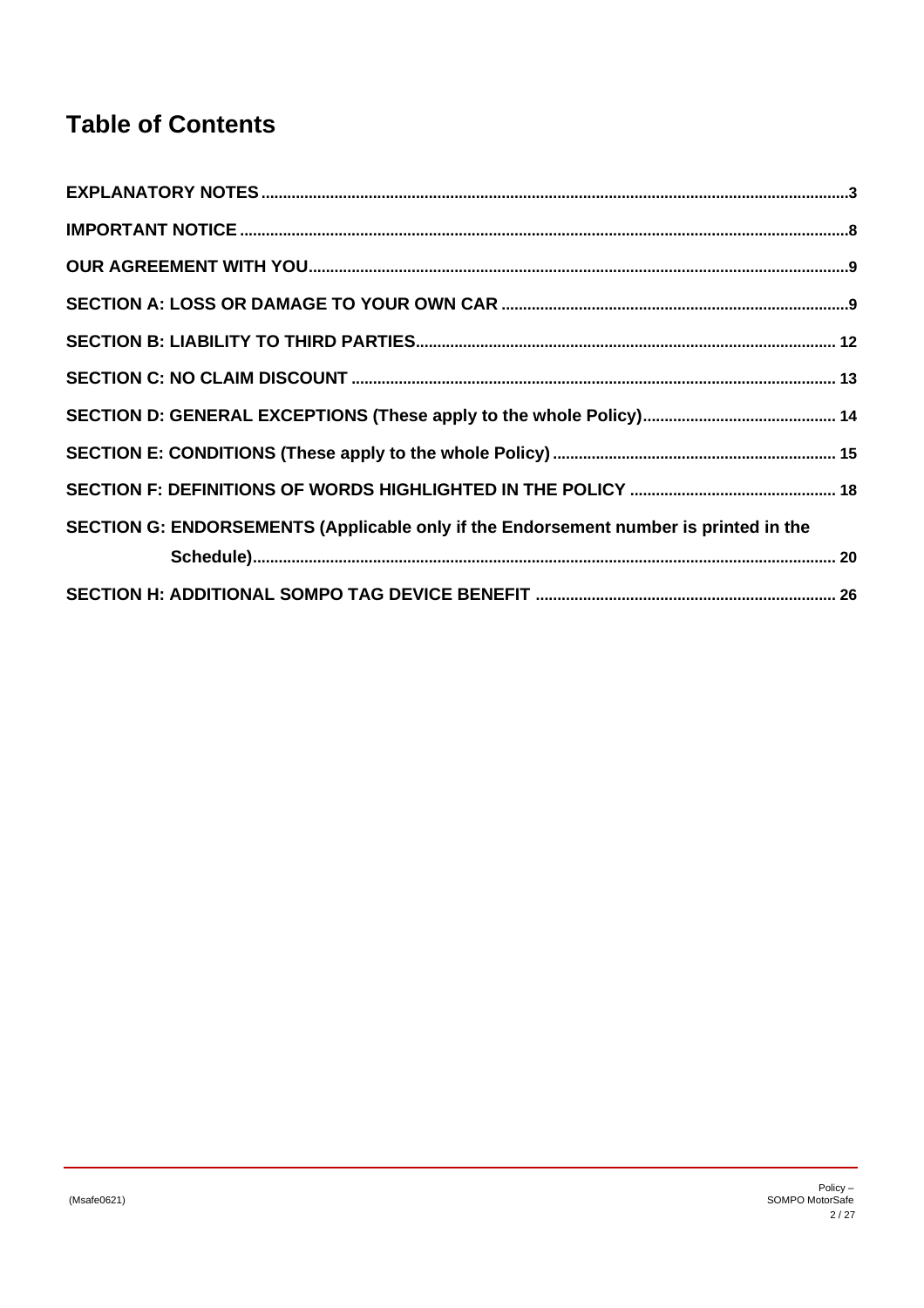#### **EXPLANATORY NOTES**

### <span id="page-2-0"></span>**How to read this document**

Please note that **Your** Private **Car Policy** only starts from pag[e 9](#page-8-0) onwards. To help **You** read and understand **Your Policy** better **We** provide some explanatory notes together with comments and examples (written in italic). These are not meant to be part of **Your Policy** and should not be used to interpret **Your** insurance contract in the event of any dispute.

### **Words in bold**

You will notice that some words in the **Policy** are printed in bold letters. This is because they have been given specific meaning in **Your** Private **Car Policy**. Please refer to Section F on page [18](#page-17-0) t[o 20](#page-19-1) for the meaning of these words.

#### **What makes up Your insurance contract?**

**Your** insurance contract with **Us** is made up of the following:

- insurance **Policy** in pages [9](#page-8-0) to 27 (excluding the italic texts);
- the information **You** provided **Us** when **You** applied for this insurance;
- the **Schedule**;
- the Endorsements attached to the **Policy**; and
- the **Certificate of Insurance (CI)**.

All these must be read together as they form **Your** insurance contract.

#### **Duty of Disclosure**

### **A. Consumer Insurance Contract**

Where **You** have applied for this insurance wholly for purposes unrelated to **Your** trade, business or profession, **You** had a duty to take reasonable care not to make a misrepresentation in answering the questions in the Proposal Form (or when **You** applied for this insurance) i.e. **You** should have answered the questions fully and accurately. Failure to have taken reasonable care in answering the questions may result in avoidance of **Your** contract of insurance, refusal or reduction of **Your** claim(s), change of terms or termination of **Your** contract of insurance in accordance with Schedule 9 of the Financial Services Act 2013. **You** were also required to disclose any other matter that **You** knew to be relevant to **Our** decision in accepting the risks and determining the rates and terms to be applied.

**You** also have a duty to tell **Us** immediately if at any time after **Your** contract of insurance has been entered into, varied or renewed with **Us**, any of the information given in the Proposal Form (or when **You** applied for this insurance) is inaccurate or has changed.

### **B. Non-Consumer Insurance Contract**

Where **You** have applied for this insurance for purposes related to **Your** trade, business or profession, **You** had a duty to disclose any matter that **You** know to be relevant to **Our** decision in accepting the risks and determining the rates and terms to be applied, and any matter a reasonable person in the circumstances could be expected to know to be relevant, otherwise it may result in avoidance of **Your** contract of insurance, refusal or reduction of **Your** claim(s), change of term(s) or termination of **Your** contract of insurance.

**You** also have a duty to tell **Us** immediately if at any time after **Your** contract of insurance has been entered into, varied or renewed with **Us**, any of the information given in the Proposal Form (or when **You** applied for this insurance) is inaccurate or has changed.

If **You** misrepresented any facts to **Us** before the **Policy** is entered into, examples of the actions that may be taken by **Us** against **You** include the following:

- declare **Your Policy** void from inception (which means treating it as invalid), and **We** may not return any premium;
- cancel this **Policy** and return any premium less **Our** cancellation charge or recover any unpaid premium;
- recover any shortfall in premium;
- not pay any claim that has been or will be made under the **Policy**; or
- be entitled to recover from **You** the total amount of any claim already paid under the **Policy** or any claim **We** have to pay because of any relevant **Road** traffic legislation, plus any recovery cost.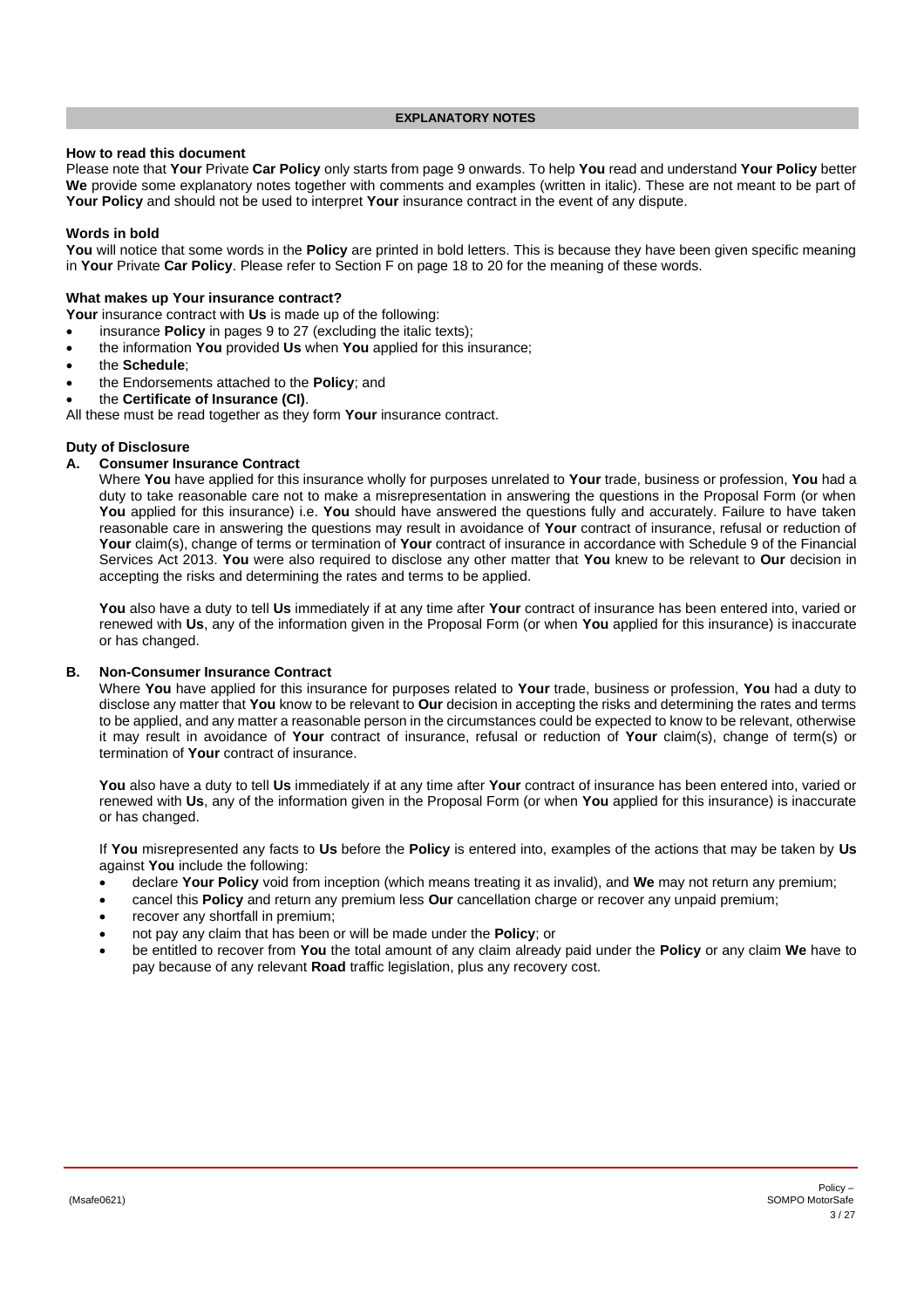# **What is covered?**

**Your** insurance **Policy** provides a Comprehensive coverage for **Your Car** but it may not cover **You** against everything. Check out the **Schedule** that **We** issued to **You** to know the type of cover **You** bought. The main types of cover are:

| Page | <b>Basic Cover</b>                                                                                                                  | <b>Limited Mileage *</b><br>(Comprehensive<br>Coverage) | <b>Exceeded Mileage**</b><br>(Third Party Only) |
|------|-------------------------------------------------------------------------------------------------------------------------------------|---------------------------------------------------------|-------------------------------------------------|
| 9    | Section A: Loss or Damage to Your Own Car                                                                                           |                                                         |                                                 |
| 9    | (a)<br>Events We Cover<br>1.                                                                                                        |                                                         |                                                 |
|      | (i)<br>accidental collision or overturning                                                                                          | ✓                                                       | X                                               |
|      | (ii)<br>collision or overturning caused by mechanical<br>breakdown                                                                  |                                                         | X                                               |
|      | collision or overturning caused by wear and tear<br>(iii)                                                                           | ✓                                                       | X                                               |
|      | impact damage caused by falling objects subject<br>(iv)<br>to certain exclusions                                                    | ✓                                                       | Χ                                               |
|      | (v)<br>fire, explosion or lightning                                                                                                 | ✓                                                       | Χ                                               |
|      | breakage of windscreen, windows or sunroof<br>(vi)<br>including lamination / tinting film                                           | ✓                                                       | X                                               |
|      | burglary, housebreaking or theft<br>(vii)                                                                                           | ✓                                                       | X                                               |
|      | (viii) malicious act                                                                                                                | ✓                                                       | X                                               |
|      | (ix) while in transit (limited cover)                                                                                               | ✓                                                       | X                                               |
|      | loss or damage caused by Convulsion of Nature<br>(x)<br>such as flood, storm and landslip (subject to<br>stated limit)              | ✓                                                       | X                                               |
|      | Events We Do Not Cover<br>(b)                                                                                                       | $\checkmark$                                            | X                                               |
| 10   | 2.<br>Basis of Settlement (how We will settle Your claim)                                                                           | ✓                                                       | X                                               |
| 12   | 3.<br>Towing Costs (to a Repairer or safe place)                                                                                    |                                                         | X                                               |
| 12   | <b>Section B: Liability to Third Parties</b>                                                                                        |                                                         |                                                 |
| 12   | What is Covered (by this section)<br>1.<br>(a)                                                                                      | $\checkmark$                                            | ✓                                               |
|      | Death or bodily injury to third parties;<br>(i)                                                                                     | ✓                                                       | ✓                                               |
|      | (ii)<br>Third party property damage                                                                                                 | ✓                                                       | ✓                                               |
| 12   | What is Not Covered (by this section)<br>(b)                                                                                        | ✓                                                       | ✓                                               |
| 13   | 2.<br>Limits of Our Liability (the maximum that We pay)                                                                             | $\checkmark$                                            | ✓                                               |
| 13   | 3.<br>Cover for Legal Personal Representatives (if You are dead)                                                                    | ✓                                                       | ✓                                               |
| 13   | Maximum Legal Costs (if approved)<br>4.                                                                                             | ✓                                                       | ✓                                               |
| 13   | 5.<br><b>Rights of Recovery</b>                                                                                                     |                                                         |                                                 |
| 13   | <b>Section C: No Claim Discount</b>                                                                                                 | ✓                                                       | ✓                                               |
| 14   | Section D: General Exceptions (what is not covered by the<br>Policy)                                                                | ✓                                                       | ✓                                               |
| 15   | Section E: Conditions (terms that You must comply with)                                                                             | ✓                                                       | ✓                                               |
| 18   | Section F: Definitions (explains the words in bold)                                                                                 | ✓                                                       | ✓                                               |
| 20   | Section G: Endorsements (additional terms that We may<br>impose on You or additional covers if You have paid<br>additional premium) | Optional                                                | Optional                                        |
| 26   | Section H: Additional SOMPO Tag Device Benefit                                                                                      | $\checkmark$                                            | ✓                                               |

 $\checkmark$  = Applicable

Key: X = Not Applicable

\* Limited Mileage: Cover provided if **You** are within **Your Allocated Mileage** and **Grace Mileage** (or any **Top Up** mileage purchased)

\*\*Exceeded Mileage: Cover provided if **You** have exceeded **Your Allocated Mileage** and **Grace Mileage** (or exceeded any **Top Up** mileage purchased)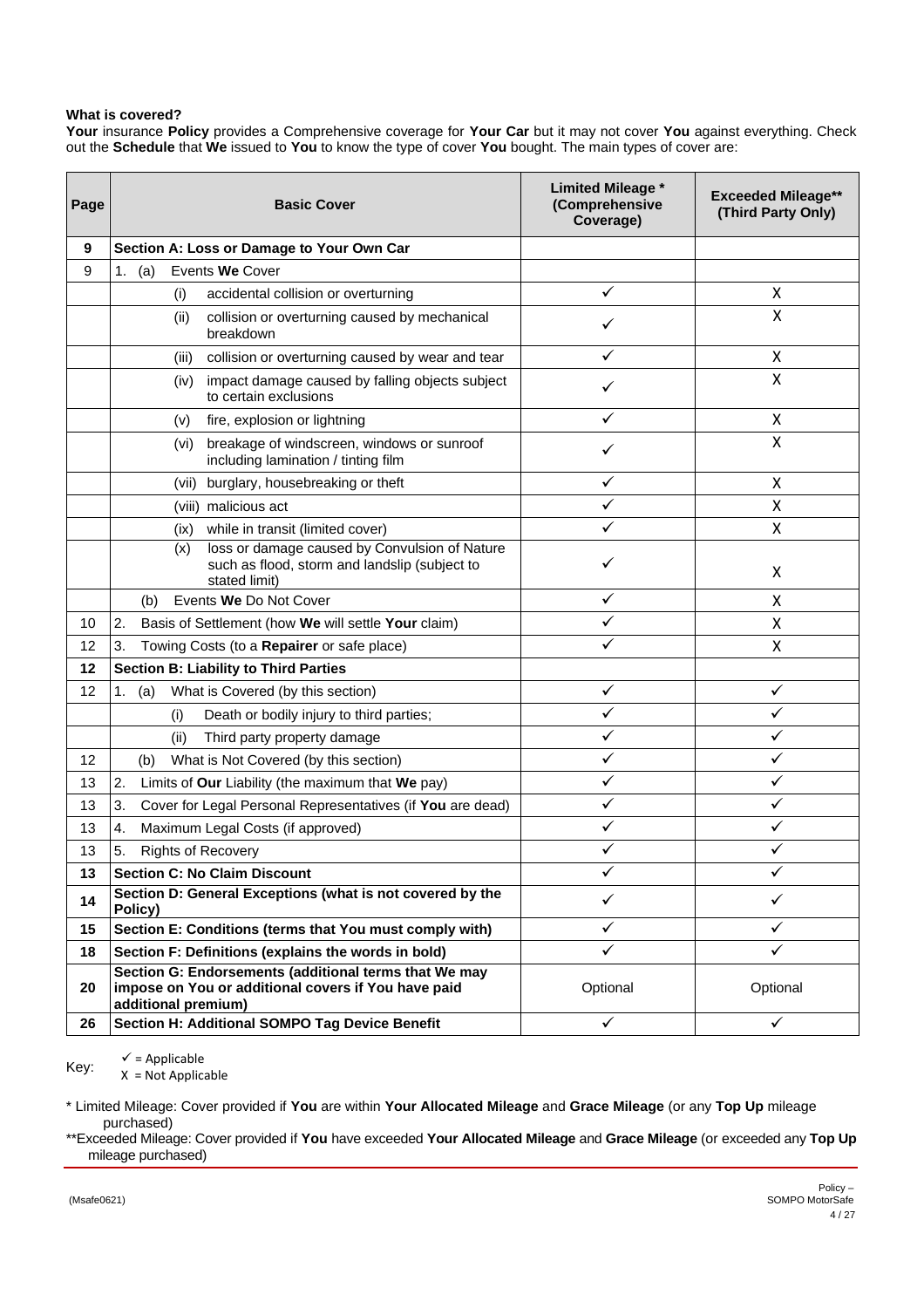# **What this Policy does not cover?**

- These are referred to as 'Exceptions' in **Your Policy** and there are three sections where **You** can find them:
- Section A1b see 'Events **We** Do Not Cover' (page[s 9\)](#page-8-3): applicable to Comprehensive **Policy** only.
- Section B1b see 'What is Not Covered' (pages [12\)](#page-11-3): applicable to Comprehensive
- Section D see 'General Exceptions' (pages [14\)](#page-13-0): applicable to Comprehensive

There are generally four reasons why **We** put these exceptions in **Your** basic Private **Car Policy**:

- (1) Cover is not provided for the exceptions. **We** have to charge additional premium if **You** want to cover any of these exceptions. Some examples of the exceptions which are not covered by **Your** basic Private **Car Policy** but which can be covered if **You** pay additional premium are:
	- full cover for flood, storm {see Section A1b 'Events **We** Do Not Cover' (page [9\)](#page-8-3)};
	- strike, riot, civil commotion {see Section D 'General Exception 8b' (pag[e 15\)](#page-14-1)}; and
	- use outside Malaysia, Singapore or Brunei {see Section D 'General Exception 6' (page [14\)](#page-13-1)}.
- (2) There are other risks which are not covered by the basic Private **Car Policy** or by any of its extensions. **We** would have to issue a different **Policy** if **You** want these types of cover. For example, the following are not covered by **Your** Private **Car Policy** but can be covered under a different type of **Policy**:
	- carriage of goods must be covered under a Commercial Vehicle **Policy**; and
	- hire or reward must be covered by taxi or hired **Car Policy**.
- (3) **We** cannot and do not cover certain risks at all. Some examples of these can be seen in Section D 'General Exceptions' (pag[e 14\)](#page-13-0) such as:
	- war, nuclear fission or fusion;
	- risks that are against public **Policy** or against the law; and
	- drunk driving.
- (4) No cover is provided for loss or damage to **Your Car** if **Your Car's** mileage has exceeded the **Allocated Mileage** and **Grace Mileage** as specified in the **Policy** .
	- Cover for loss or damage to **Your Car** is provided if **You Top Up** before an incident happens via **Endorsement** A016 and A017 respectively.
	- **Your** liability to third party is covered irrespective of the **Allocated Mileage**.

# **How can Your Car be used**

Since this is a Private **Car Policy**, **Your Policy** only covers **You** if **Your Car** is used for "social, domestic and pleasure purposes and for the policyholder's business". This is clearly stated in the **Certificate of Insurance** under the heading "Limitation as to Use".

The following are some examples of how **Your Car** can be used:

- to visit relatives and friends, for shopping etc.; and
- for some limited business use such as getting to and from work, and meeting customers.

However, **We** will not cover **You**, for example, if **You** use **Your Car** in the following manner:

- as a private taxi or private hire **Car** (e-hailing) by charging fares to carry passengers;
- as a hire **Car** by charging rental to use **Your Car**;
- to carry any goods in connection with any trade or business other than samples. **You** must buy a Commercial Vehicle **Policy** to cover for this use;
- for motor trade (use for showroom display and for test-drive);
- to practice for or to take part in any race, rally, pacemaking, reliability trial or speed test; and
- use on any racetrack.

# **Who can drive Your Car?**

- Practically anyone can drive **Your Car** as long as the driver:
	- has a valid licence of the relevant class to drive and is not disqualified to drive by law or for some other reason {(see exclusion on Unlicensed Drivers in Section D – 'General Exception 1' (page [14\)](#page-13-2)};
		- has **Your** permission to drive (see definition of **Authorised Driver** in pag[e 18\)](#page-17-1); and
	- complies with all the terms and conditions of this **Policy**.
- Although anyone complying with the above conditions can drive **Your Car**, **You** may have to pay a Compulsory **Excess** depending on the age of the driver or the type of license the driver possesses (see explanation on **Excess** in pag[e 19\)](#page-18-0).
- If **You** or **Your Authorised Driver** is not qualified to drive or breach any of the terms and conditions, **Your** claim may be rejected. If **We** are compelled by law to pay, **We** can recover any sum(s) paid and any expenses incurred from **You** or **Your Authorised Driver**.

### **In which territory is Your Car covered?**

This insurance **You** have purchased only covers **You** in Malaysia, Singapore and Brunei in accordance to the laws of Malaysia. Additionally, note that if **You** intend to drive **Your Car** into Singapore, **You** are required by Singapore's law to have cover against Legal Liability to Passengers (LLP). Since LLP is not covered by the basic Private **Car Policy**, **You** will need to purchase **Endorsement** 100 (see pag[e 23\)](#page-22-0), which provides a limited cover for **Your** liability for death or bodily injury of passengers.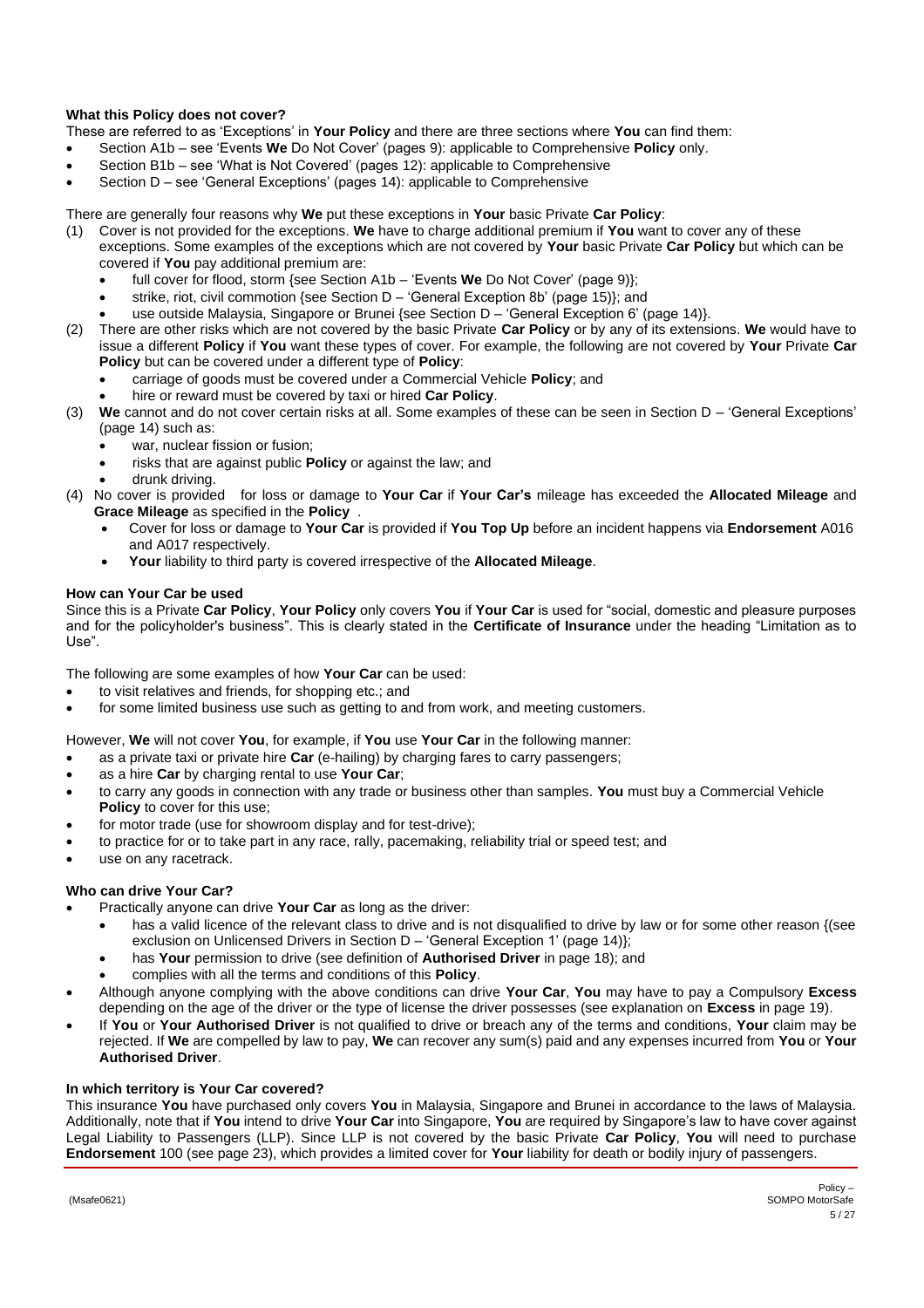# **When is Your cover effective?**

This insurance is effective from the time of purchase of cover or at the agreed time of commencement, until the expiry date. The **Period of Insurance** will be printed in the **Policy Schedule** and related documents. If there is any change to these dates, it will be officially shown in an **Endorsement** issued by **Us**.

# **How much should You insure Your Car for under a Comprehensive or Third Party, Fire and Theft Policy?**

To be safe, **You** should insure **Your Car** at its current **Market Value** (see definition in pag[e 19\)](#page-18-1). In simple terms, this is the current cost to replace **Your Car** with another **Car** of the same make, model, age and general condition. The amount that **You** choose to insure is called the **Sum Insured**. Please note that **You** could be penalised if **Your Car** is under-insured (see Section A2e – 'Under-Insurance' in page [11\)](#page-10-0).

For example, if the **Market Value** of **Your Car** is RM100,000 but **You** only insured it for RM80,000 then **You** could be penalised for under-insurance. Assuming the loss is assessed at RM5,000, instead of **We** paying the full amount, **You** could be made to bear a portion of the loss in proportion to the under-insurance as follows:

$$
\frac{\text{Sum Insured}}{\text{Market Value}} \times \text{Loss} = \frac{\text{RM80,000}}{\text{RM100,000}} \times \text{RM5,000} = \text{RM4,000}
$$

Therefore, **We** will pay RM4,000 while the balance of RM1,000 will be borne by **You**.

**You** would be penalised as shown above if the **Market Value** of **Your Car** exceeds the **Sum Insured** by 10%. On the other hand, it would be a waste of money to over-insure as **Your** insurer would not pay more than the **Market Value**. One way to protect **Yourself** from being under-insured or over-insured is to opt for the **Sum Insured** determined by a **Market Valuation System** approved by Persatuan Insurans Am Malaysia (PIAM).

### **How much mileage should you choose under this Policy?**

**You** should determine the appropriate Plan based on **Your Car's** annual mileage usage. For example, if **You** drive less, **You** may want to select the lowest coverage.

| <b>Plan Type</b> | <b>Kilometres</b> |
|------------------|-------------------|
| Plan A           | 0 up to 5,000     |
| Plan B           | 0 up to 10,000    |
| Plan C           | 0 up to 15,000    |

**You** should make sure that **You** purchase the Plan with adequate mileage cover range for **Your Car**. **You** will not be covered for loss or damage to **Your Car** if **You Car's** mileage exceeds **Your Allocated Mileage** and **Grace Mileage** during the **Period of Insurance**, unless **You Top Up** the mileage as permitted in this **Policy**.

The illustration below shows the coverage where **You** have purchased Plan B (0 up to 10,000 kilometres):

55,550 kilometres 66,050 kilometres 66,050 kilometres 66,050 kilometres 66,050 kilometres 66,050 kilometres 66,050 kilometres 66,050 kilometres 66,050 kilometres 66,050 kilometres 66,050 kilometres 66,050 kilometres 66,050 (**Your** end Limited Mileage Cover)

10,000 Kilometres Chosen Range + 500 Kilometres Grace Mileage



### **What is No Claim Discount ("NCD")?**

This is a form of premium discount for not having made a claim during the preceding period of **Your** insurance (provided the **Period of Insurance** exceeds one year). The scale of NCD applied is specifically mentioned in the **Policy**.

The applicable NCD can be checked with **Us** or the Central NCD Database ("CND") at https://www.mycarinfo.com.my/ncdcheck/online before the purchase of **Your** Private **Car Policy**.

### **What is an Excess?**

This is the first amount that **You** have to bear **Yourself** for each and every claim that **We** approve, even if the **Incident** is not **Your** fault. However, please note that the **Excess** does not apply to loss or damage caused by fire, explosion, lightning, burglary, housebreaking, theft, third party property damage or bodily injury claims. Please check **Your Policy Schedule** to find out the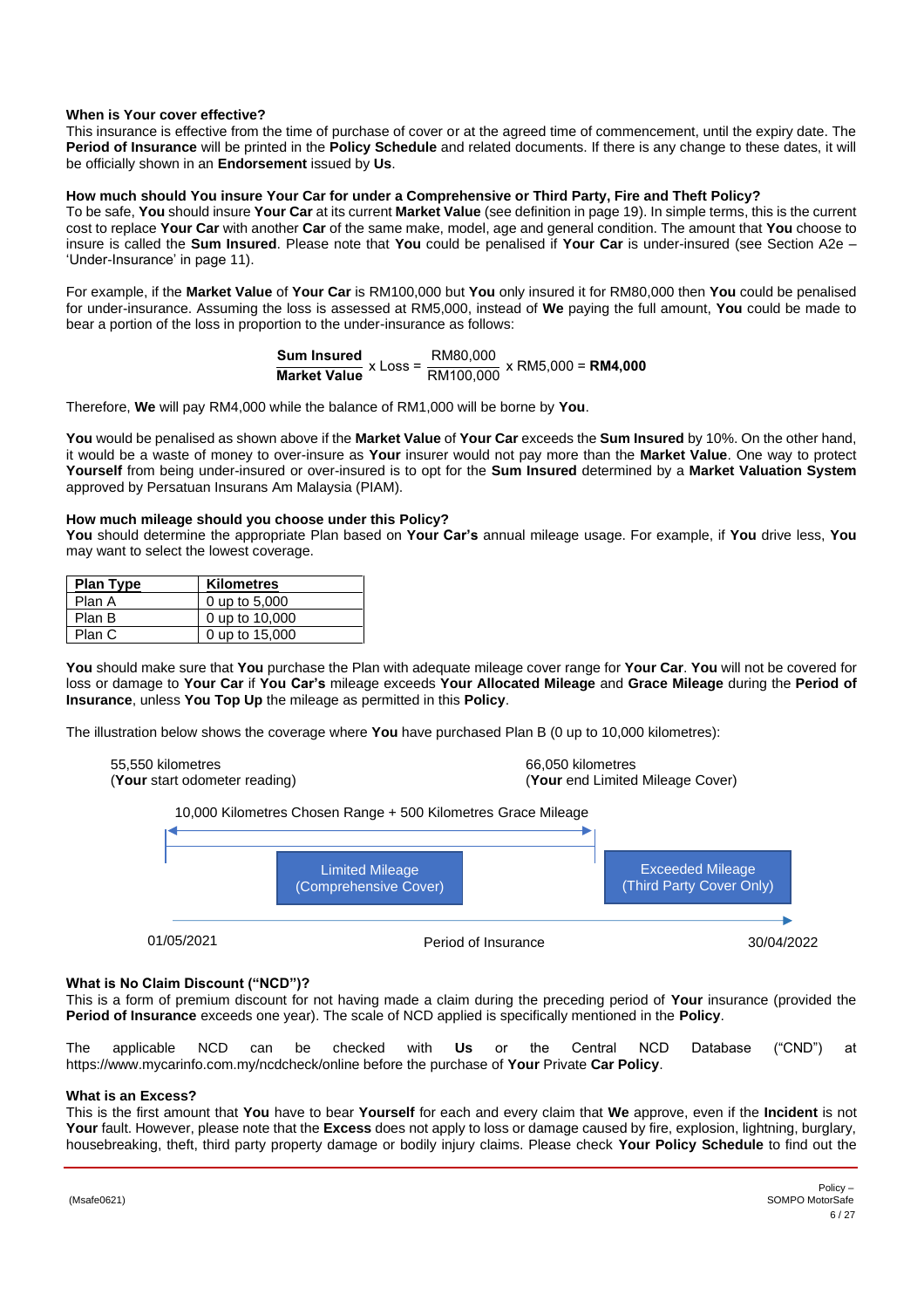amount that **You** are liable to pay. This is referred to as **Endorsement** 1 or 2 in **Your Policy**. Note that there is also the Compulsory **Excess** (see page [12\)](#page-11-4) where **You** have to bear an additional **Excess** of RM400 if **You** or the person driving **Your Car**:

- is under 21 years old;
- holds a Provisional (P) or Learner (L) driver's licence; or

**You** are not required to provide name(s) of **Your Authorised Driver**(s). All **Authorised Driver**s are not subject to the Compulsory **Excess** unless they fall within the category of person who is under 21 years old or holds a provisional or learner driver licence.

As an example, if **We** assess the claim payable to be RM10,000 but **Your Policy** carries an **Excess** of RM500, **You** will have to bear the first RM500 **Yourself** and **We** will pay the balance of RM9,500. However, if the driver is below 21 years old, **You** have to bear an additional **Excess** of RM400. Using the same example, **You** now have to bear RM900 (i.e. 500 + 400) and **We** will pay RM9,100.

### **Do's and Don'ts – after You have had an accident, breakdown or theft**

- **Do:**
	- Call Accident Assist Call Centre (AACC) 24 hours nationwide insurance **Road** accident Helpline number: 1-300-22- 1188 or
	- Call **Our Rakan Auto** 24-hour Call Centre at 1800 18 8033 for immediate **Road** assistance or tow service, or to make an enquiry on claims procedure;
	- inform **Us** as soon as possible about any **Incident** which may give rise to a claim;
	- report all accidents to the police within 24 hours as required by law;
	- submit immediately to **Us** all letters, claims, writs and summons which **You** have received from third parties as a result of the **Incident**;
	- remove **Your Car** to **Our** approved panel **Repairer** for repairs or windscreen repairs or replacement;
	- fully fill up the relevant sections of **Your** claim form do not put "refer to police report"; and
	- if **You** have a Comprehensive cover and the third party that knocked **Your Car** is clearly at fault, **You** are advised to submit own damage Knock-for-Knock (KfK) claim to **Us** in order to expedite claims processing. **Your** NCD entitlement will not be affected and **You** can claim the **Excess** that **You** had paid from the insurer of the third party.
- **Don't:**
	- negotiate, admit or repudiate any claim without **Our** consent (see Condition 2 in page [16\)](#page-15-0); and
	- authorise repair without **Our** consent (see Condition 2f in page [16\)](#page-15-0).

(Condition 2 of **Your Policy** (see page [16\)](#page-15-0) spells out the Do's and the Don'ts after an accident or theft in more detail.)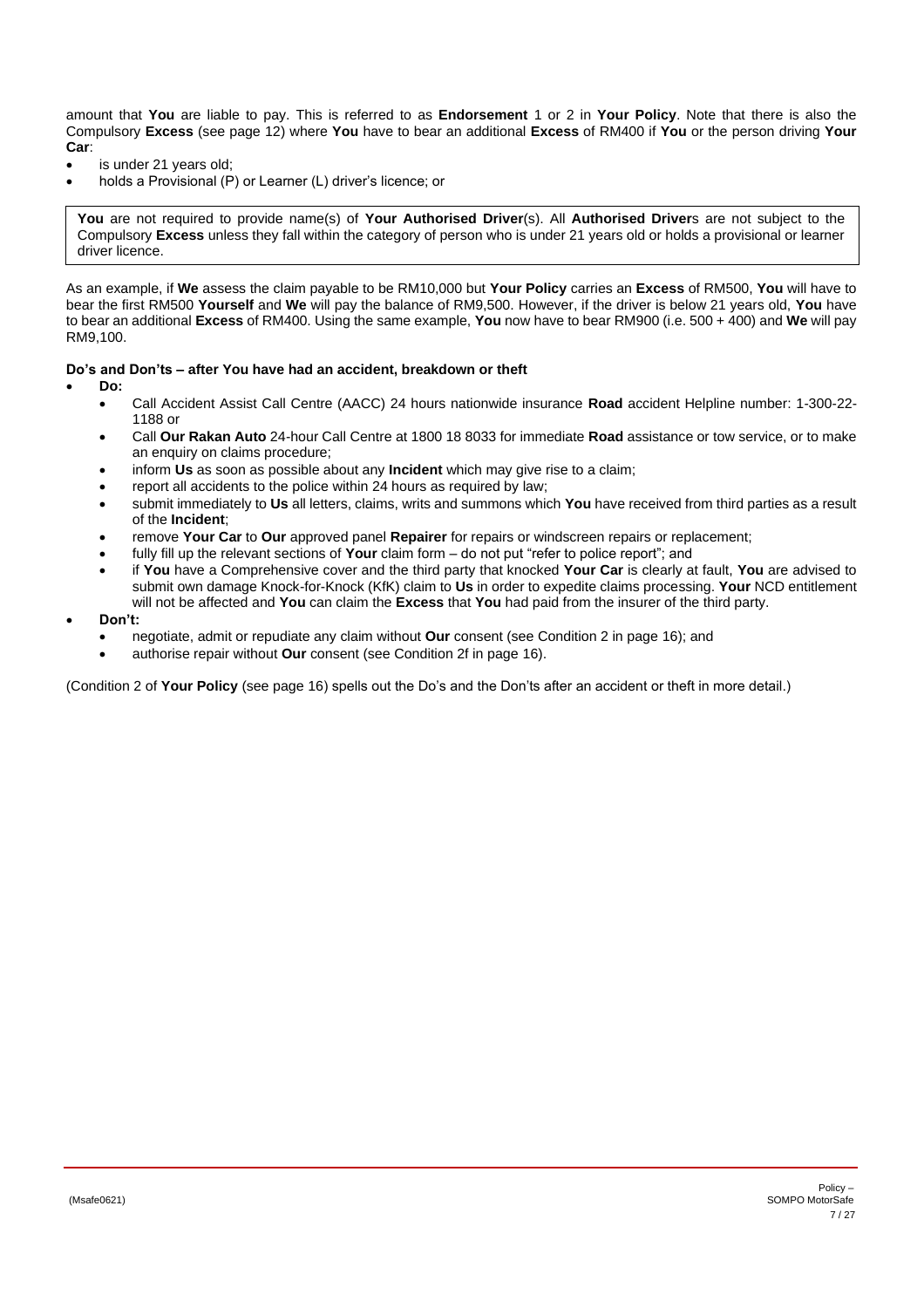### **IMPORTANT NOTICE**

<span id="page-7-0"></span>This is **Your SOMPO MotorSafe Policy**. **You** should satisfy yourself that this **Policy** will best serve **Your** needs. **You** should read and understand the **Policy** terms, conditions and warranties and discuss with **Your** insurance advisor, agent, broker and/or with **Us** directly for more information and/or to clarify any doubts **You** may have, before **You** purchase this **Policy**.

**You** must fully observe and fulfill the terms, conditions and warranties of this **Policy** to enjoy the coverage provided. If **You** have any questions after reading these documents or if there are any change in **Your** circumstances that may affect the insurance provided, please notify **Us** immediately, otherwise **You** may not receive the benefits of this **Policy.**

This **Policy** is also available in Bahasa Malaysia**.** If **You** require a version in Bahasa Malaysia, please visit any of **Our** offices nationwide or download a copy from [www.berjayasompo.com.my](http://www.berjayasompo.com.my/)

If **You** have any complaints relating to this **Policy**, please contact

# **COMPLAINTS UNIT – CUSTOMER SERVICE CENTRE**

Berjaya Sompo Insurance Berhad Registration No. 198001008821 (62605-U) Level 36, Menara Bangkok Bank 105 Jalan Ampang 50450 Kuala Lumpur Tel : 03-2170 7300 Tol Free : 1-800-889-933 Fax : 03-2170 4800

Email : customer@bsompo.com.my

If **You** are not happy with **Our** response, **You** may opt to contact either:

| <b>OMBUDSMAN FOR FINANCIAL SERVICES</b><br>LAMAN INFORMASI NASIHAT DAN KHIDMAT (LINK) |                      |                      |                                         |  |  |
|---------------------------------------------------------------------------------------|----------------------|----------------------|-----------------------------------------|--|--|
| Level 14, Main Block                                                                  |                      | Bank Negara Malaysia |                                         |  |  |
| Menara Takaful Malaysia                                                               |                      |                      | Ground Floor, Blok D                    |  |  |
| 4, Jalan Sultan Sulaiman                                                              |                      |                      | Jalan Dato Onn                          |  |  |
| 50000 Kuala Lumpur                                                                    |                      |                      | 50480 Kuala Lumpur                      |  |  |
| Tel.                                                                                  | $:03-22722811$       | Tol free             | $: 1 - 300 - 88 - 5465$                 |  |  |
| Fax                                                                                   | $: 03 - 2272$ 1577   | General Line         | : 603-2698-8044 / 2698 9044 / 9179 2888 |  |  |
| E-mail                                                                                | : enquiry@ofs.org.my | Fax                  | $: 03 - 2174$ 1515                      |  |  |
| Website                                                                               | : www.ofs.org.my     | Email                | : bnmtelelink@bnm.gov.my                |  |  |
|                                                                                       |                      | eLINK                | : telelink.bnm.gov.my                   |  |  |
|                                                                                       |                      | <b>SMS</b>           | :15888                                  |  |  |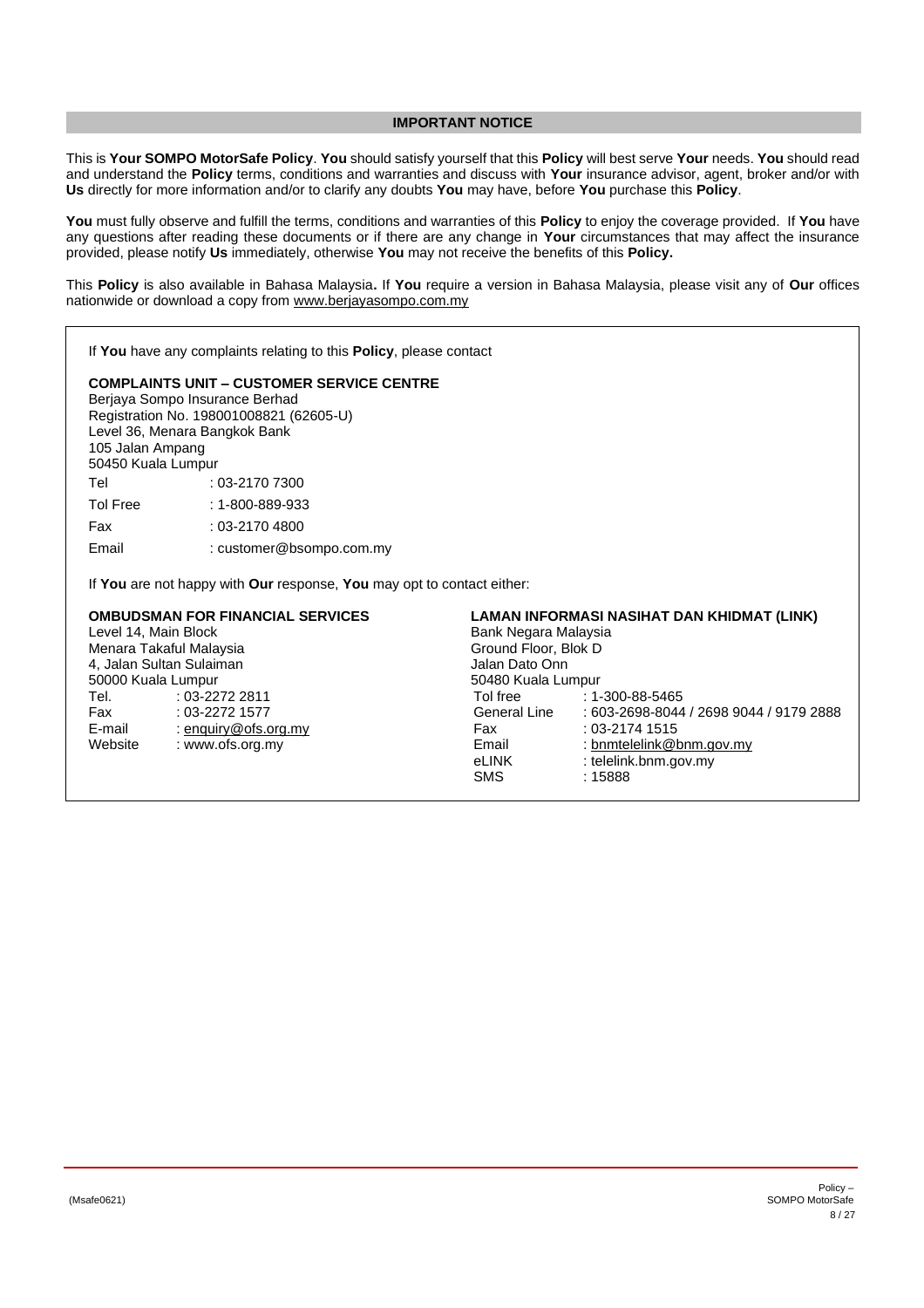#### **OUR AGREEMENT WITH YOU**

<span id="page-8-0"></span>A. Where **Your Car** is used for any purpose that is not related to **Your** trade, business or profession, the following applies Consumer Insurance Contract

This **Policy** is issued in consideration of the payment of premium as specified in the **Policy Schedule** and pursuant to the answers given in **Your** Proposal Form (or when **You** applied for this insurance) and any other disclosures made by **You** between the time of submission of **Your** Proposal Form (or when **You** applied for this insurance) and the time this contract is entered into. The answers and any other disclosures given by **You** shall form part of this contract of insurance between **You** and **Us**. However, in the event of any pre-contractual misrepresentation made in relation to **Your** answers or in any disclosures given by **You**, only the remedies in Schedule 9 of the Financial Services Act 2013 will apply.

This **Policy** reflects the terms and conditions of the contract of insurance as agreed between **You** and **Us**.

B. Where **Your Car** is used for purposes related to **Your** trade, business or profession, the following applies: Non-Consumer Insurance Contract

This **Policy** is issued in consideration of the payment of premium as specified in the **Policy Schedule** and pursuant to the answers given in **Your** Proposal Form (or when **You** applied for this insurance) and any other disclosures made by **You** between the time of submission of **Your** Proposal Form (or when **You** applied for this insurance) and the time this contract is entered into. The answers and any other disclosures given by **You** shall form part of this contract of insurance between **You** and **Us**. In the event of any pre-contractual misrepresentation made in relation to **Your** answers or in any disclosures made by **You**, it may result in avoidance of **Your** contract of insurance, refusal or reduction of **Your** claim(s), change of terms or termination of **Your** contract of insurance.

This **Policy** reflects the terms and conditions of the contract of insurance as agreed between **You** and **Us**.

### **SECTION A: LOSS OR DAMAGE TO YOUR OWN CAR**

<span id="page-8-1"></span>This section spells out what **We** cover under Section A and is only applicable if **You** have Comprehensive cover.

<span id="page-8-2"></span>1. **(a) Events We Cover**

**We** will indemnify **You** if **Your Car** is lost or damaged within the **Allocated Mileage** and **Grace Mileage** during the **Period of Insurance** arising from the following Incidents:

- (i) accidental collision or overturning;
- (ii) collision or overturning caused by mechanical breakdown;
- (iii) collision or overturning caused by wear and tear;
- (iv) impact damage caused by falling objects provided no convulsions of nature is involved;
- (v) fire, explosion or lightning;
- (vi) breakage of windscreen, windows or sunroof including lamination / tinting film, if any;

However, **Your** no claim discount (NCD) would be forfeited when **You** make windscreen, windows or sunroof claim if **You** have not already purchased **Endorsement** 89: Cover for Windscreens, Windows and Sunroof, page [22.](#page-21-0)

- (vii) burglary, housebreaking or theft;
- (viii) malicious act; or
- (ix) while in transit i.e. being carried from one place to another (including during loading and unloading) of **Your Car** by:
	- (a) **Road**;
	- (b) rail;
	- (c) inland waterway i.e. across a river or canal etc.; or
	- (d) across the sea by ferry or ship or any sea faring vessels etc. between the island of Penang and the mainland only.

For an additional premium, **Your Policy** can be extended to cover for ferry transit between Sabah and Labuan (**Endorsement** 109: Extension of Cover for Ferry Transit to and / or from Sabah and the Federal Territory of Labuan).

(x) loss or damage caused by any form of convulsions of nature as specified in Section A, 1(b) (vii), where claim amount is limited only to RM10,000 or 20% of **Policy Sum Insured**, whichever is the lower.

# <span id="page-8-3"></span>**(b) Events We Do Not Cover**

The events **We** do not cover are the exceptions listed below. These exceptions are specific to Section A and are in addition to exceptions listed in Section D and the applicable Endorsements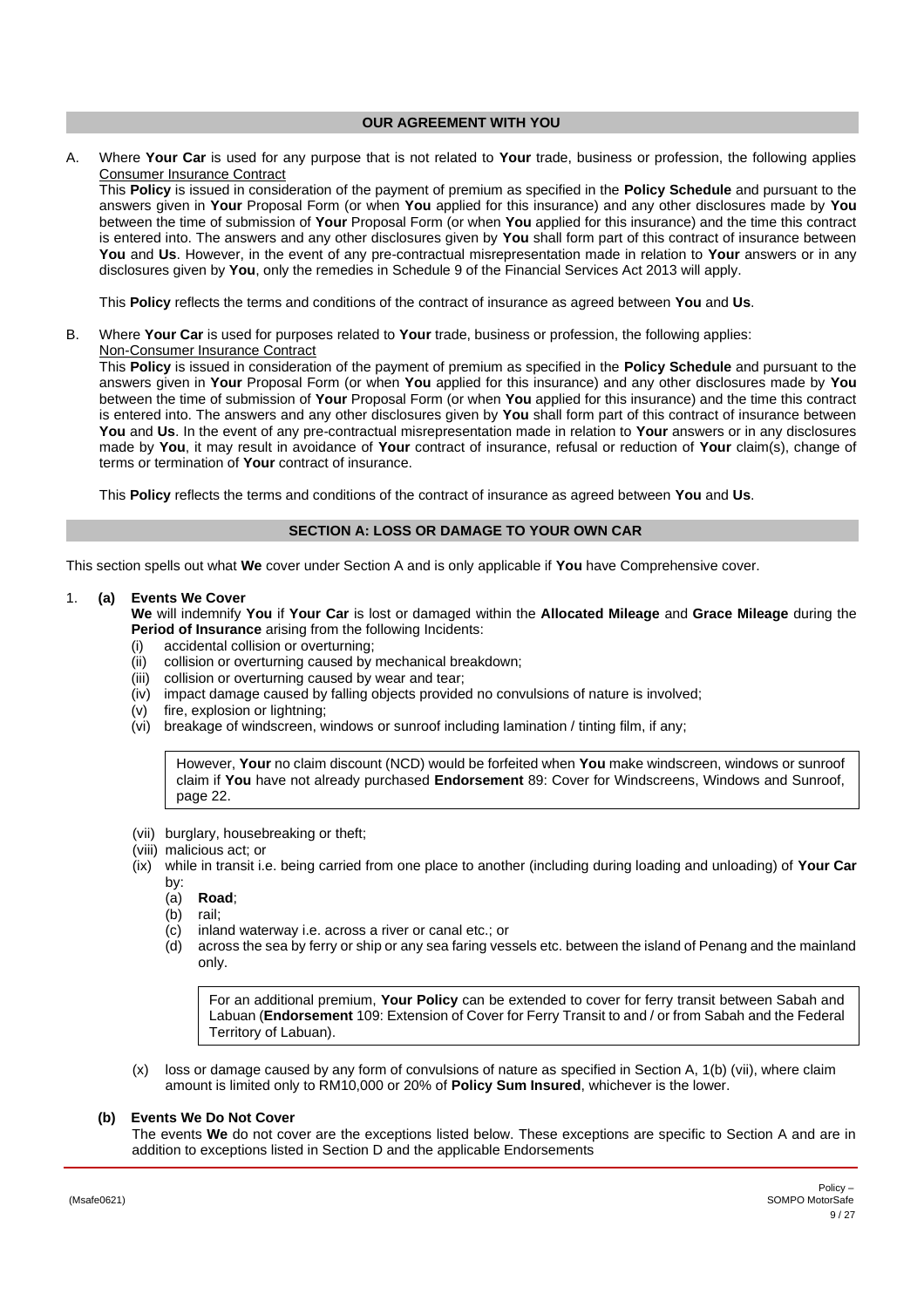#### **We** will not pay for the following losses:

# **(i) Exceeded the Allocated Mileage** and **Grace Mileage**

 Any Incident, loss or damage as provided in Section A1(a) if **You Car's** mileage exceeds the **Allocated Mileage** and **Grace Mileage** as specified in **Your Schedule**. However, **We** will still cover **You** for the events provided in Section A1(a) if **You Top Up** before an Incident happens.

### **(ii) Consequential Losses**

Any direct or indirect losses of any kind that may arise as a consequence of any **Incident** other than that provided for in Section A2.

### **(iii) Loss of Use**

Any expense or financial loss that **You** may incur because **You** cannot use **Your Car** e.g. cost of hiring replacement **Car**, travelling expenses etc.

For an additional premium, **Your Policy** can be extended to cover an agreed payment per day for an agreed duration (**Endorsement** 112: Compensation for Assessed Repair Time (CART)).

#### **(iv) Depreciation**

The loss of value of **Your Car** due to the damage sustained or the time taken to repair the **Car**, and / or for any loss or damage that results over a prolonged period of time due to wear and tear, rust and corrosion.

# **(v) Breakdown or Malfunction of Parts**

Any mechanical, electrical or electronic breakdown, equipment or computer malfunction, or any other failure or breakdown to **Your Car**.

#### **(vi) Damage to Tyre(s)**

Any damage to the tyre(s) of **Your Car** unless other parts of **Your Car** are also damaged at the same time.

#### **(vii) Convulsions of Nature**

Any loss or damage to **Your Car** caused by flood, typhoon, hurricane, storm, tempest, volcanic eruption, earthquake, landslide, landslip, subsidence or sinking of the soil / earth or other convulsions of nature.

For an additional premium, **Your Policy** can be extended with a Top-Up Full Cover Convulsions of Nature (**Endorsement** A009: Top Up for Full Convulsion of Nature Cover, Page [25.](#page-24-0))

### <span id="page-9-1"></span>**(viii) Excess**

The amount of **Excess** stated in the **Schedule**. This is the first amount that **You** have to bear in respect of each and every claim under the **Policy**.

#### **(ix) Loss of Electronic Data**

Loss of electronic data and any consequences arising from it, directly or indirectly caused by or in connection with a computer virus. This includes loss of use, reduced functionality, or any other associated loss or expense in connection with the electronic data

#### **(x) Cheating or Criminal Breach of Trust**

Any loss or damage, including theft, caused by or attributed to the act of **Cheating** or **Criminal Breach of Trust** by any person.

#### **(xi) Fraud**

Any loss or damage if **Your Car**'s Odometer Reading has been tampered or manipulated with, was incorrect at the **Policy**'s inception date or **Your Car**'s odometer is not working and **You** failed to repair it.

# <span id="page-9-0"></span>**2. Basis of Settlement**

This section explains how **We** will settle **Your** claim once **We** accept that it is payable under Section A. If **Your Car** is damaged as a result of any **Incident**, **We** have the option of doing the following:

# **(a) If Your Car is Repairable**

If in **Our** opinion **Your Car** is economical to repair, **We** have the option to:

• arrange for **Your Car** to be repaired at **Our** approved **Repairer** and pay the cost of repairing **Your Car** to the condition which is as near as possible to the condition it was in before the loss happened;

For repairs **We** will provide a Repairs Warranty against defects on both new parts replaced and workmanship carried out by **Our** Panel of Repairers. This warranty is for a duration of 12 months which will commence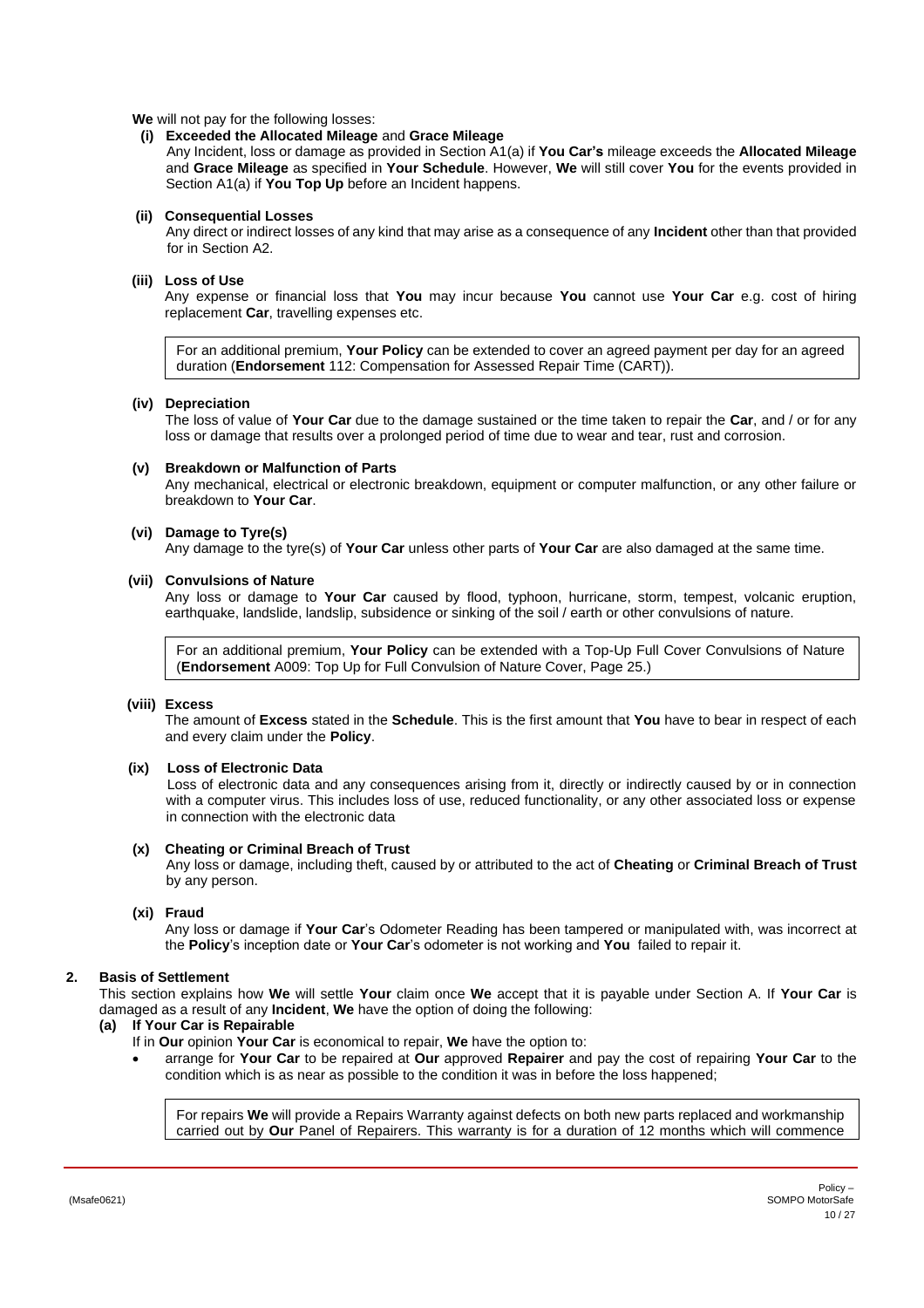immediately upon delivery of the repairs. This warranty will cease upon the expiry of the 12 months period or immediately within the 12 months period if:

- (1) any alteration is done on the said new parts without referring to **Our** Panel of Repairers; or
- (2) the vehicle is sold; or
- (3) the **Policy** has lapsed or not renewed with **Us**;
- whichever occurs first.
- pay **You** in cash the amount **We** estimate it would cost to repair **Your Car**; or
- reinstate or replace **Your Car** with one of the same make, model, age and general condition.

# **(b) If Your Car is not Repairable**

If in **Our** opinion, the damage to **Your Car** is so great that it would not be safe or economical to repair, **We** will declare **Your Car** "Beyond Economic Repair" ("BER") and **We** will pay **You** up to the maximum amount as stated in (d) below or offer **You** a settlement sum equivalent to the **Market Value**. **We** may also opt to replace **Your Car** with one of the same make, model, age and general condition. If **We** take any of these actions, this **Policy** shall be automatically terminated once **We** make payment.

In cases where the valuation of the franchise-holder vary from **Market Value** by more than 10%, **We** would also have the option to offer a settlement value which is equal to the cost of purchasing a replacement **Car** of the same make, model and age of the **Car** at the time of loss. It is **Our** option to offer **You** a replacement of the **Car**, should You not agree with the offer.

# **(c) Replacement Parts**

If the spare parts or **Accessories** required to repair **Your Car** are not available in Malaysia, or if **We** choose to pay for the loss or damage in cash, **We** will settle **Your** claim on the following basis:

- the last known parts price list issued in Malaysia by the manufacturer or their agent. If the price list in Malaysia does not exist, **We** will use the price at the manufacturer's production plant and include reasonable cost of transportation to Malaysia (but not the cost of air freight); and
- the reasonable labour cost of fitting such spare parts or **Accessories** in Malaysia.

# **(d) The Maximum Amount We Will Pay You**

If **Your Car** is BER or stolen and not recovered, the amount payable under the **Policy** will be the **Market Value** at the time of the loss or the **Sum Insured** as shown in the **Schedule**, whichever sum is the lesser. Upon **Our** payment of the said amount, this **Policy** shall be automatically terminated. The **Market Value** is to be determined according to clauses 14 and 15 of Section F.

### <span id="page-10-0"></span>**(e) Under-Insurance**

If the **Sum Insured** of **Your Car** is less than the **Market Value** at the time of the loss, **We** will only bear part of the loss in proportion to the difference between the **Market Value** and the **Sum Insured** as shown in the formula below:

**Sum Insured Market Value** x Assessed Loss

The balance has to be borne by **You.** However, this will only apply if the under-insured amount is more than 10% of the **Market Value**.

# **(f) Betterment**

If new original parts are used to repair **Your Car** and as a result of which **Your Car** is in a better condition than it was before the damage, **You** would be required to contribute to its betterment, a proportion of the costs of such new original parts. **Your** contribution would be according to the following scale:

| Age of Your Car (Years) | <b>Rate of Betterment</b> |
|-------------------------|---------------------------|
| less than 5             |                           |
| 5                       | 15%                       |
| 6                       | 20%                       |
|                         | 25%                       |
| 8                       | 30%                       |
| 9                       | 35%                       |
| 10 and above            | 40%                       |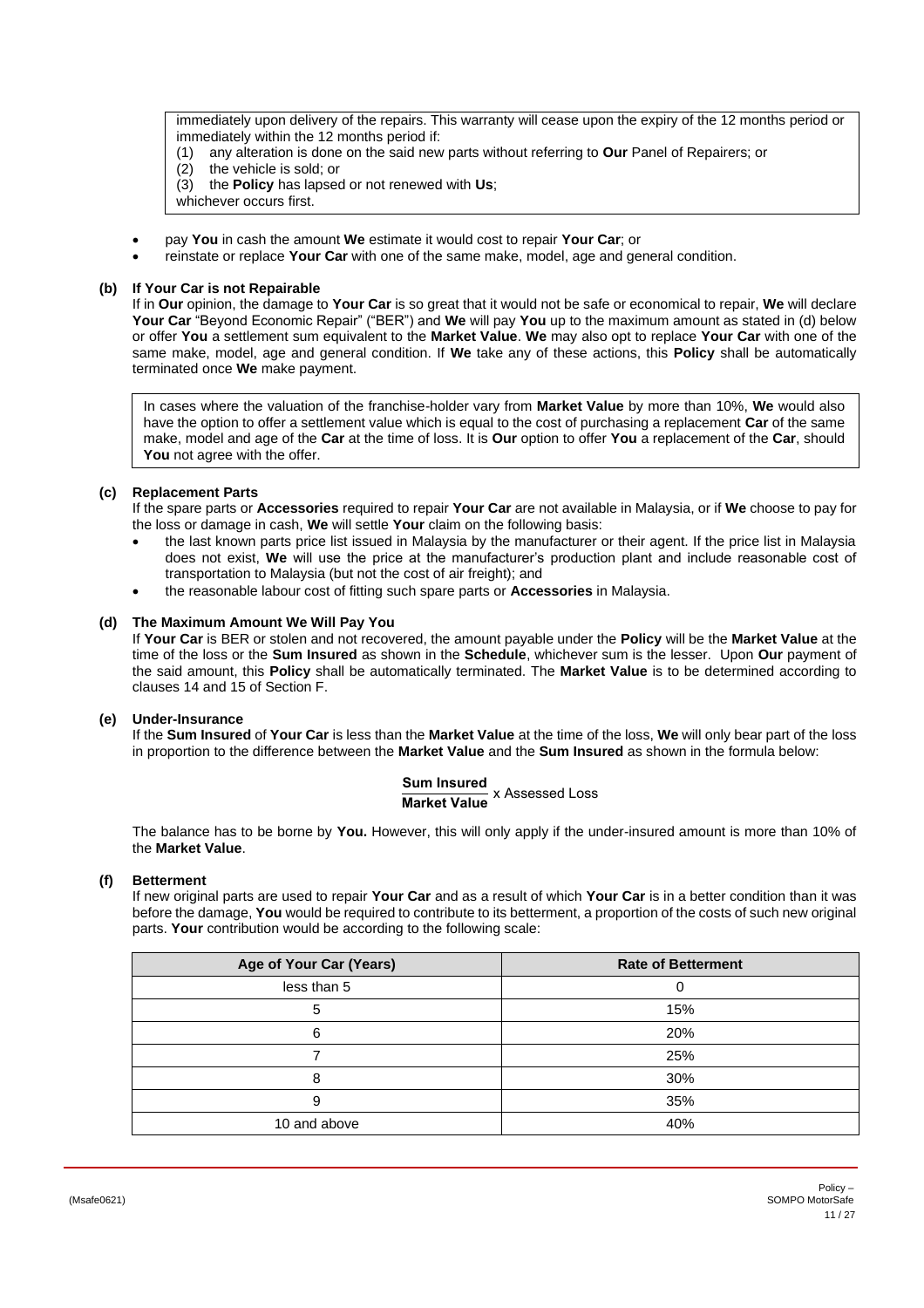To determine the rate of betterment to be applied, the age of **Your Car** will be calculated based on when it was originally registered in Malaysia:

| (a) | as a locally assembled Car                            | Date of Original Registration |
|-----|-------------------------------------------------------|-------------------------------|
| (b) | as a new imported Completely Built Unit (CBU) Car     | Year of Manufacture           |
| (C) | as an imported second-hand / used / reconditioned Car | Year of Manufacture           |

# <span id="page-11-4"></span>**(g) Compulsory Excess**

In addition to the **Excess** shown in the **Schedule**, **We** have the right to deduct another RM400 as Compulsory **Excess** if at the time of the **Incident**, **You** or the person driving **Your Car** with **Your** consent:

- is under 21 years old;
- holds a Provisional (P) or Learner (L) driver's licence; or

**We** will not deduct this additional RM400 Compulsory **Excess** if the loss or damage is caused solely by fire, explosion, lightning, burglary, housebreaking, theft, or where this relates to third party property damage and bodily injury claims. (please see pag[e 10](#page-9-1) for explanation)

# <span id="page-11-1"></span>**3. Towing Costs**

If **Your Car** cannot be driven as a result of any damage to it that is covered by this **Policy** or in the event of a breakdown as provided in **Your Rakan Auto** programme, **We** will pay up to a maximum of RM300 for the necessary and reasonable costs to remove **Your Car** to the nearest approved **Repairer** or to a safe place of storage while awaiting repair or disposal. Cost of parts, toll charges and levy fee charged by Customs for cross border towing are excluded.

### **SECTION B: LIABILITY TO THIRD PARTIES**

<span id="page-11-0"></span>This section explains what is covered and not covered under Section B.

### <span id="page-11-2"></span>1. **(a) What is Covered?**

**We** will indemnify **You** and / or **Your Authorised Driver**, irrespective of the **Allocated Mileage** and **Grace Mileage** for the amount which **You** and / or **Your Authorised Driver** are legally liable to pay any third party (including third party's costs and expenses) for:

(i) death or bodily injury to any person except those specifically excluded under this **Policy**; and / or

(ii) damage to property except those specifically excluded under this **Policy**

as a result of an **Incident** arising out of the use of **Your Car** on a **Road**. This cover is extended to **Your Authorised Driver** provided **Your Authorised Driver** also complies with all the terms and conditions of this **Policy**.

# <span id="page-11-3"></span>**(b) What is Not Covered?**

These exceptions are specific to Section B and are in addition to the Exceptions stated in Section D of this **Policy** and any other applicable Endorsements. **We** will not pay for:

- (i) death or bodily injury to any passenger being carried for hire or reward;
- (ii) death or bodily injury to any person where such death or injury arises out of and in the course of the employment of such person by **You** or by **Your Authorised Driver**;

Under the **Road** Transport Act 1987, this **Policy** shall not be required to cover, except in the case of a motor vehicle in which passengers are carried for hire or reward or by reason of or in pursuance of a contract of employment, liability in respect of death of or bodily injury to persons being carried in or upon or entering or getting onto or alighting from the motor vehicle at the time of the occurrence of the event out of which the claims arise.

In the course of employment – Any person who is injured / dies (whether as passenger or otherwise) while on the job and is in or on the said **Car** as part of his / her employment e.g. **Car** wash worker, mechanic etc.

- (iii) damage to property belonging to or in the custody of or control of or held in trust by **You** or **Your Authorised Driver** and / or any member of **Your** or **Your Authorised Driver**'s **Household**;
- (iv) liability to any person being carried in or upon or entering or getting onto or alighting from **Your Car** unless he / she is required to be carried in or on **Your Car** by reason of or in pursuance of his / her contract of employment with **You** or **Your Authorised Driver** and / or his / her employer;

In pursuance of the contract of employment – The passenger is required to be carried to a destination in order to carry out the job as spelt out in his / her contract of employment.

Liability to passengers other than: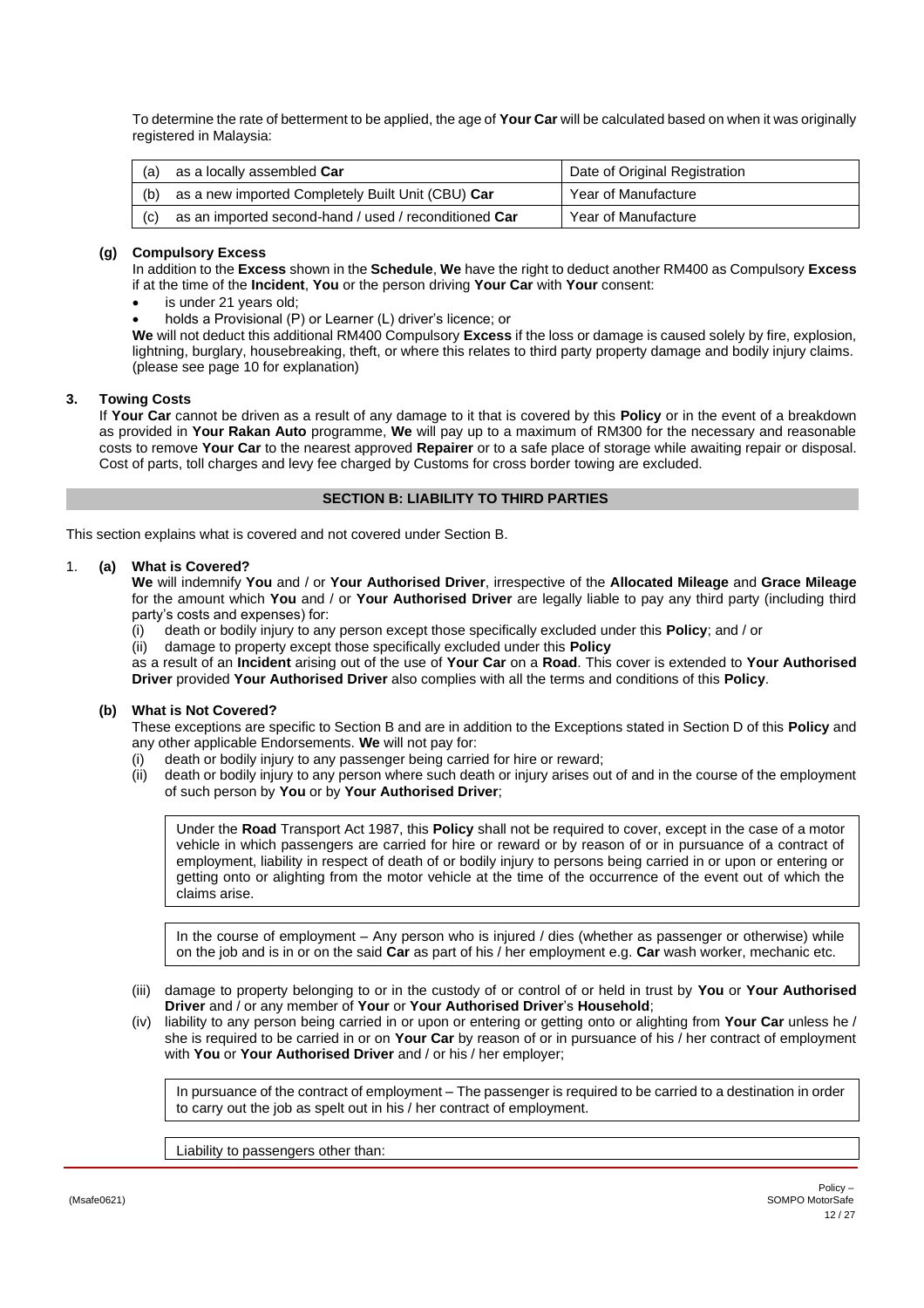- (a) passengers carried for hire or reward;
- (b) employees in the course of employment; or
- (c) **Your** or **Your Authorised Driver**'s **Household** member unless he / she is required to be carried in **Your Car** by reason of or in pursuance to a contract of employment;

may be insured separately for additional premium under **Endorsement** 100. If **You** have insured such liability, **You** will need to refer to the full text of **Endorsement** 100: Legal Liability to Passengers as to what this **Endorsement** covers or excludes and the applicable conditions.

(v) liability caused by a passenger travelling in or alighting from **Your Car**;

Liability for accidents caused by **Your** passengers may be insured separately for additional premium under **Endorsement** 72. **You** will need to refer to the full text of **Endorsement** 72: Legal Liability of Passengers for Negligent Acts as to what this **Endorsement** covers or excludes and the applicable conditions.

- (vi) any claims brought against **You** by any driver of **Your Car**, whether authorised or not;
- (vii) any claims brought against any person in any country in courts outside Malaysia, the Republic of Singapore or Negara Brunei Darussalam; and / or
- (viii) all legal costs and expenses which are not incurred in or recoverable in Malaysia, the Republic of Singapore and Negara Brunei Darussalam

# **2. Limits of Our Liability**

<span id="page-12-1"></span>**We** will pay the following for any one claim, or series of claims arising from one **Incident**, in any one **Period of Insurance**:

- (i) unlimited amount for death or bodily injury to third party; and / or
- (ii) up to a maximum of RM3 million for third party property damage.

# **3. Cover for Legal Personal Representatives**

<span id="page-12-2"></span>Following the death of any person covered under this **Policy**, **We** will indemnify that person's legal representatives for liability covered under this Section, provided such legal representatives comply with all the terms and conditions of the **Policy**.

# **4. Legal Costs**

<span id="page-12-3"></span>If **You** or **Your Authorised Driver** is charged for reckless and dangerous driving or careless or inconsiderate driving under the **Road** Transport Act 1987 or any other offence related to the said **Incident**, **We** will pay legal costs incurred up to a maximum of RM2,000 to defend **You** or **Your Authorised Driver** provided always that such costs are incurred in Malaysia, the Republic of Singapore or Negara Brunei Darussalam, and that cost has been incurred with **Our** prior agreement in writing.

**We** will only pay for legal cost and **We** will not pay for any penalty imposed on **You** or **Your Authorised Driver**.

### **5. Rights of Recovery**

<span id="page-12-4"></span>**We** have a right to refuse to indemnify **You** or **Your Authorised Driver** if either of **You** commit a breach of any **Policy** conditions or where the claim falls outside the scope of cover provided by **Us** under this **Policy**. However, if **We** are legally required to pay any judgment sum in respect of a claim under Section B of this **Policy** because of laws in force in Malaysia, Republic of Singapore or Negara Brunei Darussalam, which **We** would otherwise not have to pay, **We** have the right to ask **You** or **Your Authorised Driver** to repay to **Us** the amount of that payment and any costs **We** have incurred in connection with the claim.

# **SECTION C: NO CLAIM DISCOUNT**

<span id="page-12-0"></span>This section spells out the reward system known as the "No Claim Discount".

### 1. **No Claim Discount (NCD)**

If **You** have insured **Your Car** for a continuous period of 12 months and **You** or anyone else did not make any claim under this **Policy** during that time, a NCD will be applied at each renewal. The applicable NCD will increase with each renewal if **You** continue to have claim free years as follows:

| <b>Claim Free Year of Insurance</b>            | <b>NCD Entitlement</b> |
|------------------------------------------------|------------------------|
| After 1 continuous claim free year             | 25%                    |
| After 2 continuous claim free years            | 30%                    |
| After 3 continuous claim free years            | 38 1/3%                |
| After 4 continuous claim free years            | 45%                    |
| After 5 continuous claim free years and beyond | 55%                    |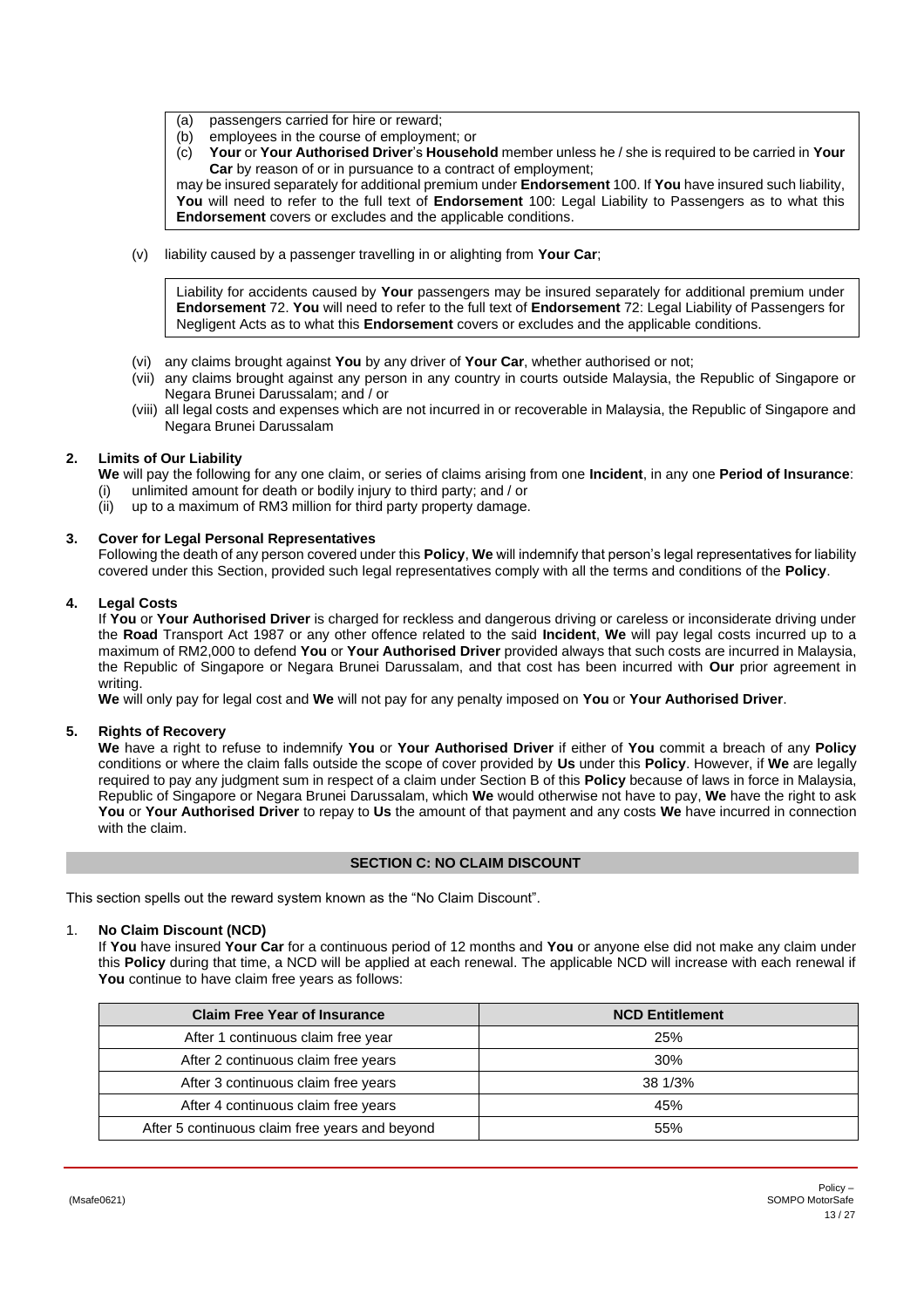# 2. **One Claim and Your NCD is Down to Zero**

If **You** or anybody else meet with an **Incident** which will give rise to a claim on this **Policy**, the NCD entitlement that **You** have accumulated would drop to zero at the next renewal and **Your** NCD will start all over again. If a claim is received after the NCD has been applied, **We** shall be entitled to recover the NCD given from **You**.

# 3. **Exception to this Rule**

**Your** NCD will not be affected even if a claim is made if:

- **We** are of the opinion that **You** are not at fault for causing the loss;
- the offending vehicle is identifiable and is not a vehicle used for carriage of passengers for hire or reward (for example taxis, hire cars, public buses, stage buses, school buses and factory buses for hire);
- the offending vehicle is insured by a Malaysian licensed insurer; and
- there is no death or personal injury claim involved.

# 4. **Your NCD is not Transferable**

The NCD is personal to **You** which means that if **You** were to sell **Your Car** and **We** agree to transfer this **Policy** to the new owner, **Your** NCD cannot be transferred for the benefit of the new owner.

# 5. **Non-utilisation of NCD**

For every year that the NCD is not utilised by **You**, the NCD accumulated and applicable for this **Policy** will be reversed in accordance with the scale set out in the table in clause C1 above.

# **SECTION D: GENERAL EXCEPTIONS (These apply to the whole Policy)**

<span id="page-13-0"></span>This section lists down circumstances under which this **Policy** does not provide cover at the time of happening of the **Incident**. This is in addition to those already listed in Sections A1b (see page[s 9\)](#page-8-3) and B1b (see page [12\)](#page-11-3).

# 1. **Unlicensed Drivers**

<span id="page-13-2"></span>There is no cover under this **Policy** if **You** or **Your Authorised Driver** do not have a valid driving licence to drive **Your Car**. This will not apply if **You** or **Your Authorised Driver** have an expired licence but are not disqualified from holding or obtaining such driving licence under any existing laws, by-laws and regulations.

# 2. **Alcohol, Drugs and Other Intoxicating Substances**

There is no cover under this **Policy** if **You** or **Your Authorised Driver** is under the influence of alcohol or intoxicating liquor, narcotics, dangerous drugs or any other deleterious drugs or intoxicating substance to such an extent that **You** or **Your Authorised Driver** are incapable of having proper control of **Your Car**.

**You** or **Your Authorised Driver** shall be deemed as incapable of having proper control of **Your Car** if after a toxicology or equivalent test, it is shown that the alcohol level in the breath, blood or urine of **You** or **Your Authorised Driver** is higher than the prescribed limit pursuant to Section 45G(1) of the **Road** Transport Act 1987 of 80mg of alcohol in 100ml of blood (or equivalent in respect of breath or urine) or other equivalent legislation that is in force at the material time.

### 3. **Fraud and Exaggerated Claims**

If any claim is in any part fraudulent or exaggerated, or if **You** or anyone acting on **Your** behalf, uses fraudulent means to get any benefit under this **Policy**, the entire claim will not be paid or payable. If **We** are required to make payment of any such claim to a third party, **We** shall be entitled to recover the sum paid and any costs incurred from **You**.

### 4. **Unlawful Purpose**

There is no cover under this **Policy** if **You** or **Your Authorised Driver** use **Your Car** for an unlawful purpose or to attempt an unlawful purpose i.e. in violation of the criminal law or a recognised law of the country where **Your Car** was being used.

# 5. **Use for Racing etc.**

- There is no cover under this **Policy** if **You** use or **You** allow **Your Authorised Driver** to use **Your Car**:
- (a) to practise for or to take part in any motor sport, competition (other than treasure hunt), rally, pacemaking, reliability trial or speed test; or
- (b) on any racetrack.

### 6. **Use Outside Malaysia**

<span id="page-13-1"></span>Unless **We** provide otherwise, this insurance does not cover **You** in respect of claims arising whilst **Your Car** was being used or driven outside Malaysia, the Republic of Singapore and Negara Brunei Darussalam. In Malaysia, **Our** liability under this **Policy** is governed by the **Road** Transport Act 1987 and the terms and conditions of this **Policy**, and **Our** liability outside Malaysia is governed by the terms and conditions of this **Policy** only.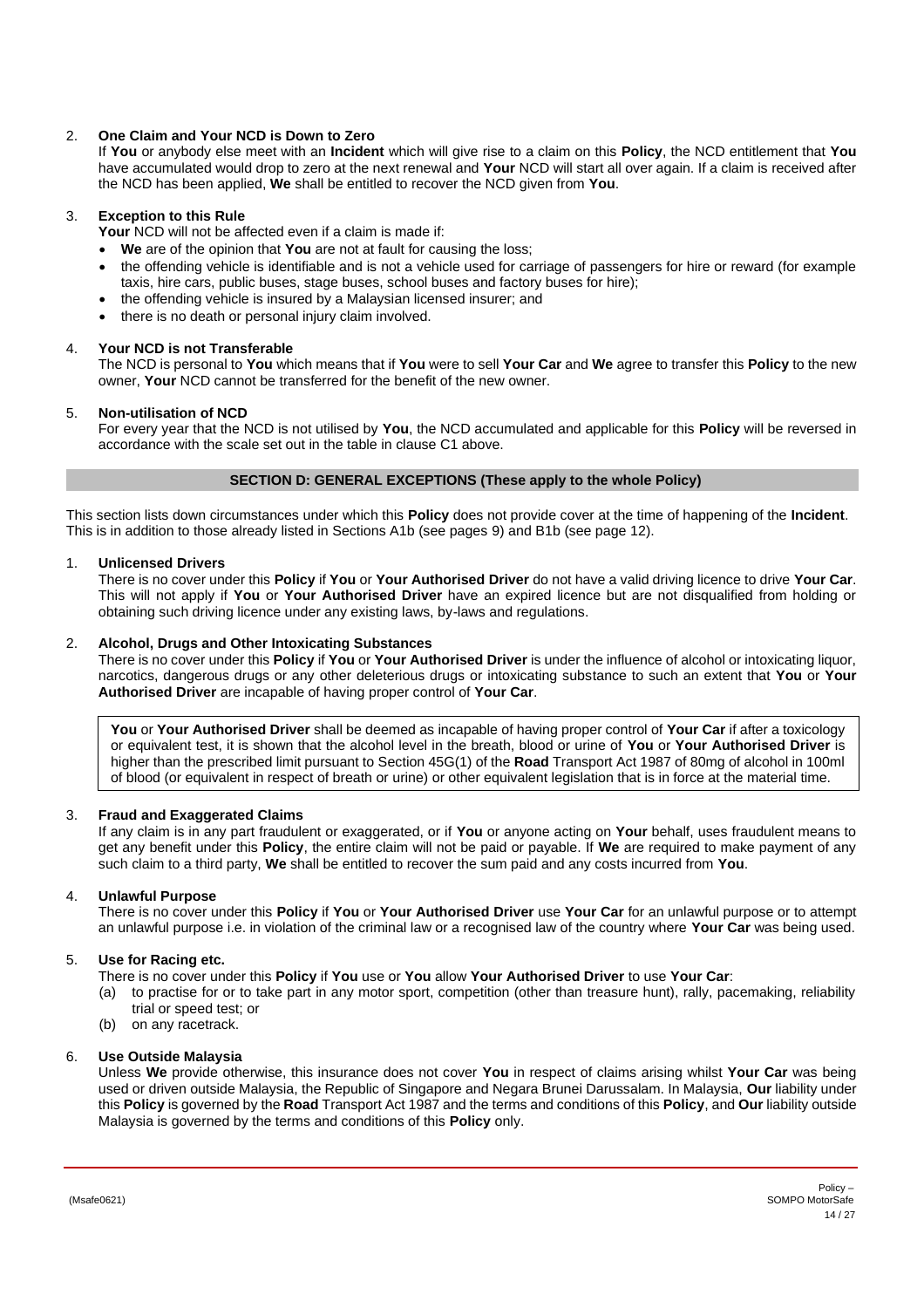For an additional premium, **Your Policy** can be extended to cover the use of **Your Car** in Thailand only if **You** purchase the prescribed extension cover (**Endorsement** 101: Extension of Cover to the Kingdom of Thailand).

# 7. **Failure to take Precaution**

- **We** will not pay for any additional damages if after an **Incident** or breakdown **You**:
	- (a) left **Your Car** unattended or failed to take proper precaution to prevent further loss or damage; or
	- (b) continue to drive **Your Car** in an unroadworthy condition before any repair is done.
- **We** will also not pay for claims that arise if, when using **Your Car**, **You** do not take reasonable precaution to keep **Your Car** secured. This includes but is not limited to leaving **Your Car** unattended while unlocked or with ignition key left in or on **Your Car**.
- **We** will also not pay for claims under Section A that arise if **Your Car's** mileage exceeds **Your Allocated Mileage** and **Grace Mileage**. It is **Your** responsibility to:
	- (a) ensure **You** purchase an adequate Plan to cover **Your Period of Insurance**;
	- (b) provide an accurate Odometer Reading photo at the **Policy**'s inception date;
	- (c) ensure **Your Car**'s odometer is always functioning.
	- (d) regularly check **Your Car**'s Odometer Reading to ensure **Your Allocated Mileage** has not been exhausted

### 8. **War Risk**

<span id="page-14-1"></span>There is no cover under this **Policy** for any loss or liability (including any cost of defending any action) connected in any way directly or indirectly to:

- (a) war, invasion, acts of foreign enemies, hostilities or warlike operation (whether war is declared or not), civil war, **Act of Terrorism**, mutiny, rebellion or revolution; or
- (b) strike, riots or civil commotion assuming the proportion of or amounting to an uprising, insurrection or military or usurped power.

For an additional premium, **Your Policy** can be extended to cover strikes, riots and civil commotion (**Endorsement** 25: Strike, Riot and Civil Commotion, Page [21\)](#page-20-0).

### 9. **Nuclear Risk**

There is no cover under this **Policy** for any accident, loss or damage to any property or any loss or liability arising therefrom (including consequential losses and costs of defending any actions) connected in any way with operations using the nuclear fission or fusion process, or handling of radioactive material. This includes, but is not limited to:

- (a) the use of nuclear reactors such as atomic piles, particle accelerators or generators and similar devices;  $(b)$  the use, handling or transportation of radioactive material in relation to any **Act of Terrorism**;
- (b) the use, handling or transportation of radioactive material in relation to any **Act of Terrorism**;
- (c) the use, handling or transportation of any weapon or explosive device employing nuclear fission or fusion; or
- (d) the use, handling or transportation of radioactive material.

### 10. **Contractual Liability**

**We** will not pay for any liability that arises by virtue of an agreement but for which **We** would not have been liable in the absence of such agreement.

### 11. **Unauthorised Driver**

**We** will not pay for any **Incident**, loss, damage or liability caused, sustained or incurred whilst **Your Car**, in respect of which indemnity is provided by this **Policy**, is being driven by any person other than an **Authorised Driver** or person driving on **Your** order or with **Your** permission.

### **SECTION E: CONDITIONS (These apply to the whole Policy)**

<span id="page-14-0"></span>This section spells out the terms and conditions that **You** must observe to ensure this insurance remains effective. Basically, these conditions are of three types:

- What **You** must do
- What **You** must not do
- What **We** can do

### **Conditions Precedent to Policy Liability**

The following conditions are conditions precedent to **Our** liability to indemnify **You** under this **Policy** and have to be observed by **You** strictly. **We** can repudiate this **Policy** and / or will not pay claims under the **Policy** if **You** breach any of the relevant conditions. These conditions also apply to **Your Authorised Driver** and any legal representative who seek indemnity under this **Policy**.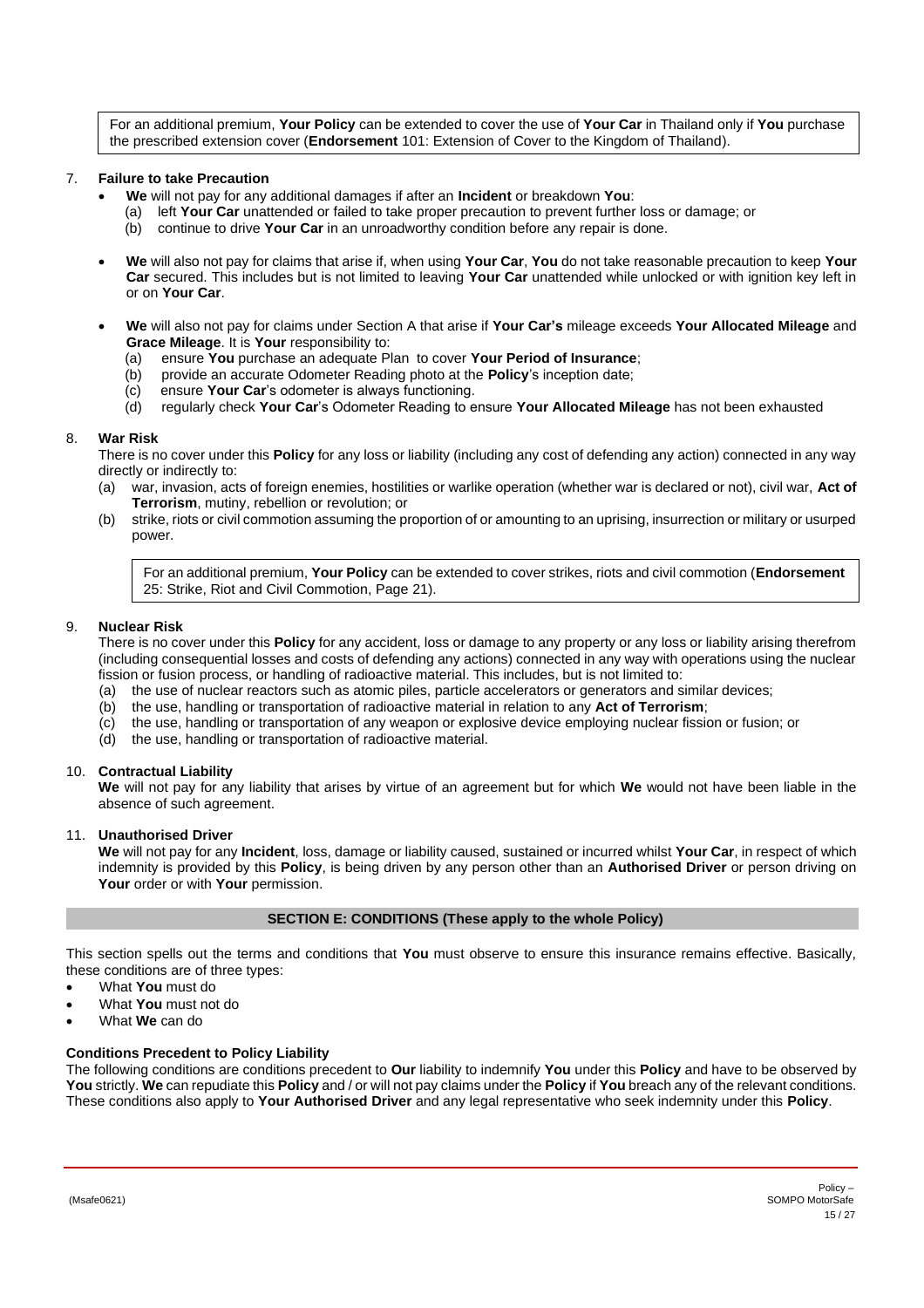# 1. **Duty of Disclosure**

The duty of disclosure is different for a Consumer Insurance Contract and for a Non-Consumer Insurance Contract. They are separately outlined below:

# **A. Consumer Insurance Contract**

Where **You** have applied for this insurance wholly for purposes unrelated to **Your** trade, business or profession, **You** had a duty to take reasonable care not to make a misrepresentation in answering the questions in the Proposal Form (or when **You** applied for this insurance) i.e. **You** should have answered the questions fully and accurately. Failure to have taken reasonable care in answering the questions may result in avoidance of **Your** contract of insurance, refusal or reduction of **Your** claim(s), change of terms or termination of **Your** contract of insurance in accordance with Schedule 9 of the Financial Services Act 2013. **You** were also required to disclose any other matter that **You** knew to be relevant to **Our** decision in accepting the risks and determining the rates and terms to be applied.

**You** also have a duty to tell **Us** immediately if at any time after **Your** contract of insurance has been entered into, varied or renewed with **Us**, any of the information given in the Proposal Form (or when **You** applied for this insurance) is inaccurate or has changed.

### **B. Non-Consumer Insurance Contract**

Where **You** have applied for this insurance for purposes related to **Your** trade, business or profession, **You** had a duty to disclose any matter that **You** know to be relevant to **Our** decision in accepting the risks and determining the rates and terms to be applied, and any matter a reasonable person in the circumstances could be expected to know to be relevant, otherwise it may result in avoidance of **Your** contract of insurance, refusal or reduction of **Your** claim(s), change of terms or termination of **Your** contract of insurance.

**You** also have a duty to tell **Us** immediately if at any time after **Your** contract of insurance has been entered into, varied or renewed with **Us**, any of the information given in the Proposal Form (or when **You** applied for this insurance) is inaccurate or has changed.

# 2. **Accidents and Claims Procedures**

<span id="page-15-0"></span>If **Your Car** is involved in any **Incident** that could lead to a claim under this **Policy**, **You** must do the following:

- (a) Notify **Our** claims department of the **Incident** and get a Claim Form. **You** must notify **Us** of the **Incident** as soon as possible but in any event:
	- Within seven (7) days if **You** are not physically disabled or hospitalised following the **Incident**; or
	- Within thirty (30) days or as soon as practicable if **You** are physically disabled and hospitalised as a result of the **Incident**.
	- **We** may allow a longer notification period if **You** can provide specific proof and justification for the delay.
- (b) Report the **Incident** to the police as required by law and do all that is required to assist the police authorities to secure a conviction against the offender.
- (c) Complete the Claim Form in full and return it to **Us** within twenty-one (21) days from the date of **Your** notification as per (a) above. **You** are required to answer all the questions in detail in all applicable sections and provide **Us** with all the necessary documents to support **Your** claim. **We** will not be held responsible if there is any delay on **Your** part to submit the Claim Form duly completed together with all the necessary documents.
- A longer claims submission period may be allowed by **Us** subject to specific proof and justification by **You** for the delay. (d) If there are any claims made against **You** by a third party, **You** must immediately notify **Us** of the same and **You** must send to **Us** any notification of claim, notice of impending prosecution or inquest, summons, writ or any letters from the solicitors of the third party as soon as **You** receive such documents, but in any event within fourteen (14) days from the date of receipt of any of the documents.
- (e) Send **Your Car** to any of **Our** approved **Repairer** so that **We** can inspect **Your Car** before **We** give approval to proceed with repairs or take reasonable action to safeguard **Your Car** from further loss or damage. **We** can refuse to pay any claim under Section A of this **Policy** if **You** breach this condition.
- (f) **You** must obtain **Our** consent in writing before **You** repair **Your Car** or incur any expenses in connection with a claim under this **Policy**.

**You** must not do any of the following:

- Admit any responsibility for any **Incident**; or
- Negotiate or settle any claims made against **You** by a third party, unless **We** write and inform **You** that **You** can.

**We** will decide whether to negotiate, defend or settle, in **Your** name, **Your Authorised Driver**'s name and / or on **Your** behalf, any claims made against **You** or **Your Authorised Driver** by a third party. If in **Our** assessment the third party claim made against **You** or **Your Authorised Driver** for property damage will exceed the limit of liability of RM3 million, **We** will pay the full amount of **Our** liability to **You** or the third party and hand over the further conduct of any defence, settlement or proceeding to **You** completely. After doing so **We** will not be liable under this **Policy** to make any more payments to **You** or any claimant or any other person arising from the same **Incident**.

The conditions above also apply to anyone else who wishes to claim under the terms and conditions of this **Policy**. "Anyone else" may refer to personal representative or administrator / estate of the policyholder.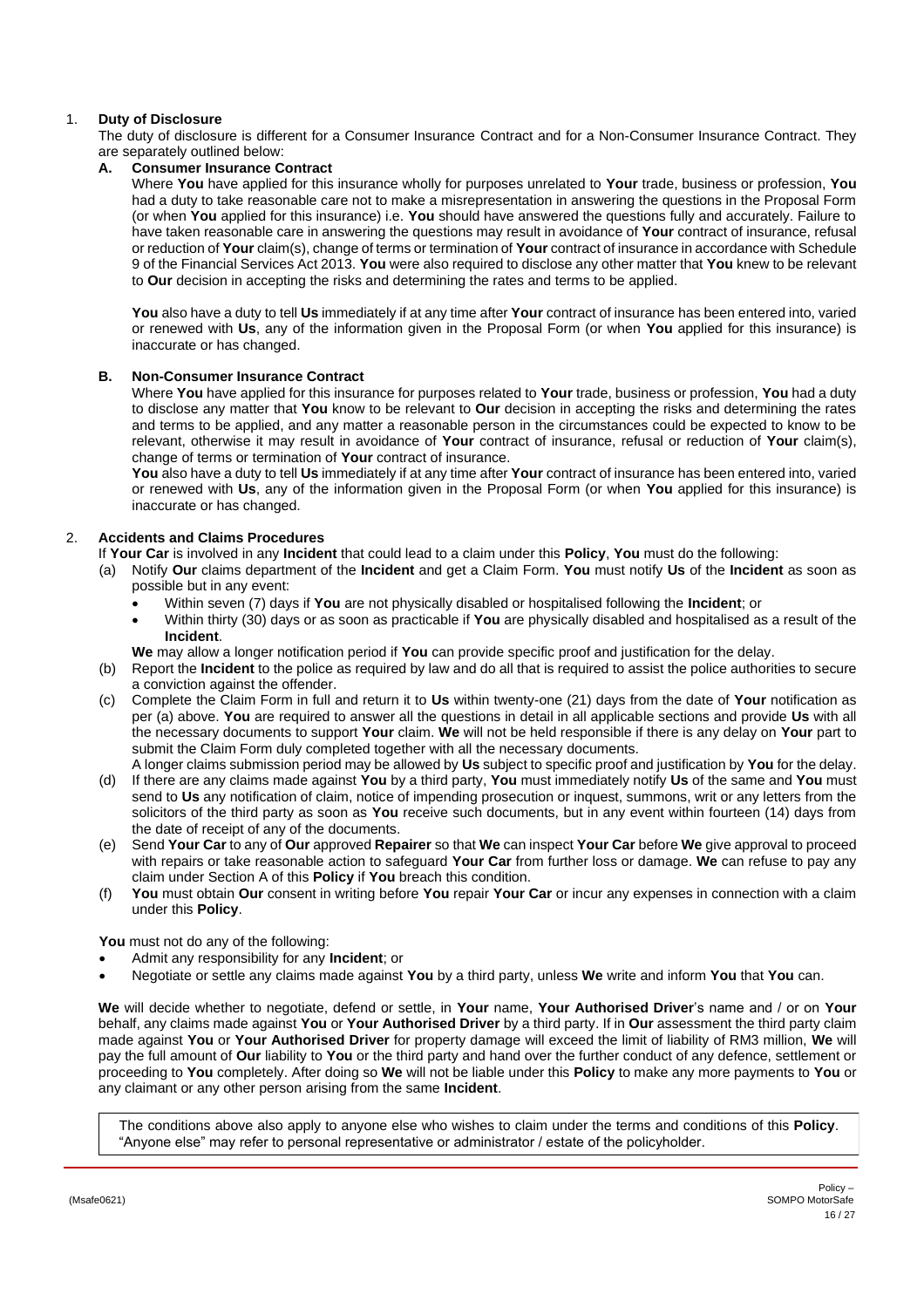# 3. **Cancellation**

Either **You** or **We** may cancel this **Policy** at any time during the **Period of Insurance**.

- (a) Cancellation by **You**:
	- **You** can cancel this **Policy** at any time by returning the **Certificate of Insurance**(CI) to **Us** or, if the CI has been lost or destroyed, **You** must provide **Us** with a duly certified Statutory Declaration (SD) to confirm this.
	- After returning the CI or SD **You** will be entitled to a refund of premium if no claim was incurred prior to cancellation. **Your** refund will be the difference between the total premium and **Our** customary short-period rates calculated for the time **We** were on risk until the date **We** received the CI or SD:

| <b>Period of Insurance</b> | <b>Refund of Premium</b>     |
|----------------------------|------------------------------|
| Not exceeding 1 week       | 87.5% of the total premium   |
| Not exceeding 1 month      | 75.0% of the total premium   |
| Not exceeding 2 months     | 62.5% of the total premium   |
| Not exceeding 3 months     | 50.0% of the total premium   |
| Not exceeding 4 months     | 37.5% of the total premium   |
| Not exceeding 6 months     | 25.0% of the total premium   |
| Not exceeding 8 months     | 12.5% of the total premium   |
| Exceeding 8 months         | No refund of premium allowed |

• The **Policy** will automatically lapse once **You** sell or dispose off **Your Car** because **Your** insurable interest in the **Car** will cease. If **You** want to transfer the **Policy** to the new buyer, **You** have to get **Our** prior consent.

# (b) Cancellation by **Us**:

- **We** may also cancel this **Policy** by giving **You** fourteen (14) days notice in writing by registered post to **Your** last address known to **Us**.
- After returning the CI or SD **You** will be entitled to a refund premium for the unexpired period calculated on a prorata basis from the date **We** receive the CI or SD from **You** to the expiry date of the **Policy**.

There will not be any refund of premium for any cancellation of **Policy** (either by **You** or by **Us**) if **You** have paid the **Minimum Premium** only or if a claim has been made on this **Policy**.

### 4. **If there is More Than One Insurance Covering the Same Car**

- (a) **You** must inform **Us** in writing if **You** have taken out any other insurance in respect of **Your Car** during the **Period of Insurance**.
- (b) If a claim arises under this **Policy** and such a loss is also claimable under the other insurance **Policy**(ies) taken by **You**, **We** will only contribute **Our** rateable proportion of the whole loss. **We** will not be liable to pay the claim first ]and then seek recovery from the other co-insurers who is / are also liable for the loss.

# 5. **Subrogation**

**We** are entitled to take over all rights and remedies that **You** may have against any third party who caused the loss. **We** shall have the absolute discretion in the conduct of any proceedings, at **Our** own costs, against the third party and in the settlement of any such claim and **You** shall give **Us** such information and assistance as **We** may require from time to time including assigning all rights to take action in **Your** name. **You** must however give **Us Your** full cooperation to protect these rights and provide all assistance and take such steps as **We** require.

# 6. **Dispute Resolution**

If there are differences or disputes on any matters relating to this **Policy** involving amounts exceeding RM250,000, an Arbitrator shall be jointly appointed by **You** and **Us** in writing to resolve the differences or disputes. If no agreement is reached on who is to be the Arbitrator within one month of being required to do so then **You** and **We** shall be entitled to appoint an Arbitrator each. Both Arbitrators shall then proceed to hear the difference or dispute together with an Umpire to be jointly appointed by them. If the Arbitrators cannot agree on an Umpire within thirty (30) days, then the Kuala Lumpur Regional Centre for Arbitration shall appoint an Umpire.

If the disputed sum is less than RM250,000, **You** may refer the matter to the Ombudsman for Financial Services to resolve the dispute.

### 7. **Odometer Reading**

**You** shall submit an accurate photo of **Your Car**'s odometer reading during the **Policy** inception date. **We** will give **You** a two-day grace period from the **Policy** inception date to update **Your Car's** odometer reading and if **You** fail to do so, the odometer reading **You** submitted and entered by **Us** during the **Policy** purchase will be deemed as the correct odometer reading to start measuring the mileage for the Plan **You** purchased.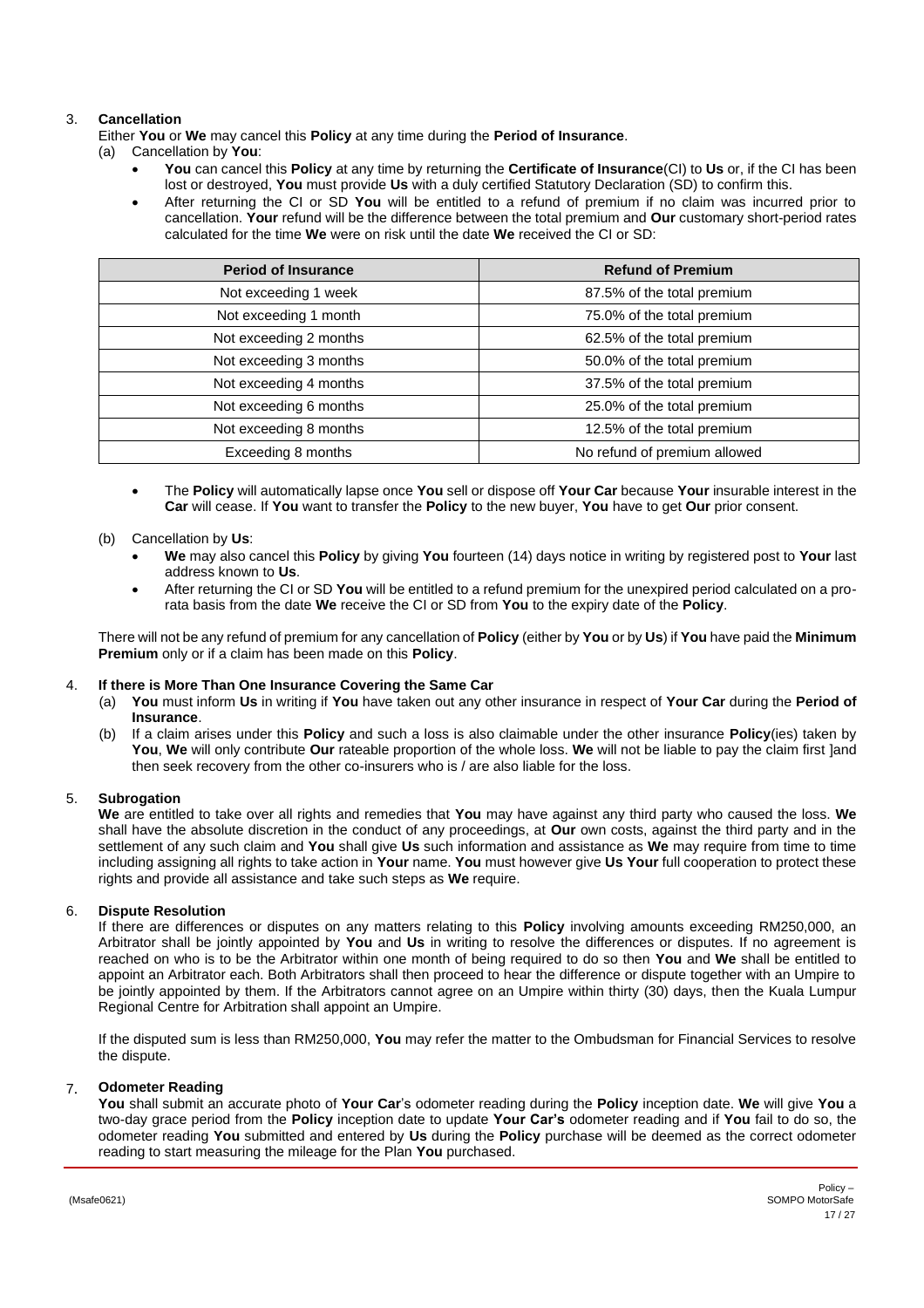# 8. **Other Matters**

**We** will only be liable to indemnify **You** under this **Policy** if **You**:

- (a) Comply with all the terms and conditions of this **Policy**. These conditions are also applicable to **Your Authorised Driver** and any legal representative who seek protection under this **Policy**;
- (b) Maintain **Your Car** in a reasonably efficient and roadworthy condition. **You** must get **Our** consent if **You** make any modification that will enhance or in any way affect the performance of **Your Car**;
- (c) Take reasonable care to avoid any situation that could result in a claim. This **Policy** will not cover **You** if **You** or **Your Authorised Driver** are reckless i.e. where **You** recognise a serious risk but deliberately do not take steps to prevent it. This includes but is not limited to leaving **Your Car** unattended while unlocked or with ignition keys left in or on **Your Car**; and
- (d) Make **Your Car** available to **Us** for inspection at all reasonable times upon request.

### 9. **Prevalent Policy Wording**

For avoidance of doubt, the English version of this **Policy** wording will prevail over the Bahasa Malaysia version at all times.

### **SECTION F: DEFINITIONS OF WORDS HIGHLIGHTED IN THE POLICY**

<span id="page-17-0"></span>This section explains what **We** mean by the words printed in bold in this **Policy**.

In this **Policy**, **Schedule** and **Certificate of Insurance**, unless the context otherwise requires, the following words shall have the meanings as defined below.

#### 1. **Accessories**

This refers to the standard factory-fitted tools of the **Car** including air-conditioners and spare tyres and may include radio / cassette player / compact disc player and the like if specified in the **Schedule**.

#### 2. **Act of Terrorism**

This refers to an act by any person(s) or group that uses force or violence and / or the threat of force or violence, whether they are acting alone or on behalf of or in connection with any organisation(s) or government(s) and done for political, religious, ideological, ethnic or similar purposes or reasons, including the intention to influence any government and / or to put the public, or any section of the public, in fear.

#### 3. **Adjuster**

This refers to a person or entity registered under the Financial Services Act 2013 who is appointed by **Us** to investigate the cause and circumstances of a loss and to determine the amount of loss.

### 4. **Allocated Mileage**

This refers to the mileage plan chosen by **You** upon purchasing or renewing **Your Policy** and includes any **Top Up** mileage. **Allocated Mileage** is the maximum distance **You** are allowed to travel during the **Period of Insurance**. **You** must choose the mileage plan that is adequate based on **Your** estimated annual usage of **Your Car** and there are three mileage plans as below:

| Plan   | Mileage (km)   |
|--------|----------------|
| Plan A | 0 up to 5,000  |
| Plan B | 0 up to 10,000 |
| Plan C | 0 up to 15,000 |

### 5. **Authorised Driver**

<span id="page-17-1"></span>This refers to any person who drives **Your Car** with **Your** consent or permission provided he or she holds a valid driving licence of the relevant type and is not disqualified to drive by law or for any other reason.

#### 6. **Car**

This refers to the motor vehicle described in the **Schedule** and includes the manufacturer's standard options and **Accessories** fitted to it and any other non-standard options or descriptions that are specifically listed in the **Schedule**.

### 7. **Certificate of Insurance (CI)**

This certificate is a prescribed form that **We** are required to issue to **You** under the **Road** Transport Act 1987 and it outlines the particulars of any conditions subject to which the **Policy** is issued.

### 8. **Cheating**

This follows the meaning as defined under Section 415 of the Penal Code which is as follows: Whoever by deceiving any person, whether or not such deception was the sole or main inducement:

(a) fraudulently or dishonestly induces the person so deceived to deliver any property to any person, or to consent that any person shall retain any property; or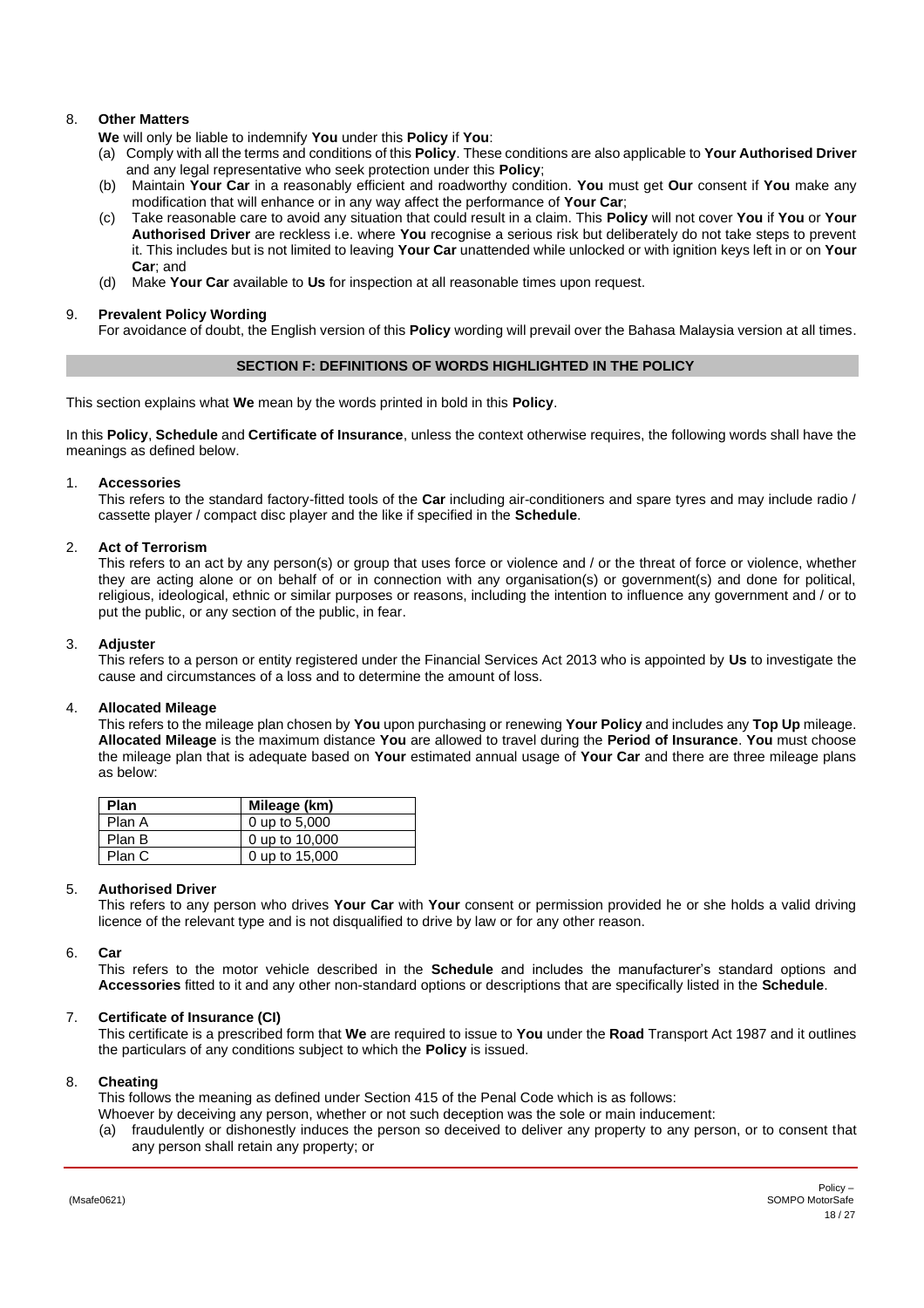(b) intentionally induces the person so deceived to do or omit to do anything which he would not do or omit to do if he were not so deceived and which act or omission causes or is likely to cause damage or harm to any person in body, mind, reputation, or property, is said to "cheat".

# 9. **Criminal Breach of Trust**

This follows the meaning as defined under Section 405 of the Penal Code which is as follows:

Whoever, being in any manner entrusted with property, or with any dominion over property either solely or jointly with any other person, dishonestly misappropriates, or converts to his own use, that property, or dishonestly uses or disposes of that property in violation of any direction of law prescribing the mode in which such trust is to be discharged, or of any legal contract, express or implied, which he has made touching the discharge of such trust, or wilfully suffers any other person so to do, commits "**Criminal Breach of Trust**".

# 10. **Endorsement**

This refers to the document that **We** issue to **You** to confirm any changes or extensions of the coverage to the basic **Policy**.

### 11. **Excess**

<span id="page-18-0"></span>This refers to the amount that must be borne by **You** first for each claim. The amount of the **Excess** is shown in the **Schedule**. **You** have to pay the **Excess** irrespective of who is at fault in the **Incident**.

### 12. **Grace Mileage**

An additional maximum 500km per year is automatically added to **Your Allocated Mileage** plan before the end of **Your Period of Insurance.**

# 13. **Household**

This refers to all members of **Your** or **Your Authorised Driver**'s immediate family i.e. spouse, children including legally adopted children, parents, brother(s) and sister(s) staying under one roof with **You** in the case of **Your** immediate family, or with **Your Authorised Driver**, in the case of his immediate family.

# 14. **Incident**

Any event which could lead to a claim under this **Policy**.

# 15. **Limitations as to Use**

According to **Your Certificate of Insurance (CI)**, **Your Car** can only be used for "Social, domestic and pleasure purposes and for the policyholder's business". This CI is further extended to include **Your Authorised Driver**'s business. The CI also states that "The **Policy** does not cover use for hire or reward, racing, pacemaking, reliability, trial speed-testing, the carriage of goods other than samples in connection with any trade or business". However, **Your Policy** shall be extended to insure whilst **Your** Vehicle is in the custody or control of a member of the Motor Trade for the purpose of overhaul, upkeep or repair of **Your** Vehicle.

# 16. **Market Value**

<span id="page-18-1"></span>This refers to the reasonable cost to buy another **Car** of the same make, model, age and general condition similar to **Your Car** at the time of loss. The **Market Value** of **Your Car** at the time of loss would be determined according to the terms of the option that **You** had chosen at the time **You** purchased this **Policy**. If **You** had opted for a **Market Valuation System** to determine **Your Sum Insured** then the **Market Value** would be based on that valuation system as described in clause 15 below. However, if **You** had not opted for a **Market Valuation System** then the **Market Value** of **Your Car** in the event of dispute would be determined by the Head Office of the **Car** franchise-holder and this value should be equal to the cost of purchasing a replacement **Car** of the same make, model and age of **Your Car** at the time of loss. If this valuation is not available or appears in **Our** opinion to be unduly low or high then valuation will be determined by an **Adjuster** registered under the Financial Services Act 2013, agreed by both **You** and **Us**.

### 17. **Market Valuation System**

This refers to the motor vehicle **Market Valuation System** approved by Persatuan Insurans Am Malaysia (PIAM) to determine the **Market Value** of **Your Car** at the time **You** purchased / renewed this **Policy** as well as at the time of the loss. **You** can opt to use the valuation recommended by this system as the **Sum Insured** to avoid the consequences of underinsurance as described in Section A2e. Alternatively, **You** may choose to determine the **Sum Insured Yourself** but **You** would be subject to Section A2e if **You** are under-insured.

# 18. **Minimum Premium**

The minimal premium described in the **Schedule**.

### 19. **Ombudsman for Financial Services (OFS)**

This is an independent body that provides a free and efficient avenue to help settle financial disputes between **You** and **Us** under this **Policy** as an alternative to the courts.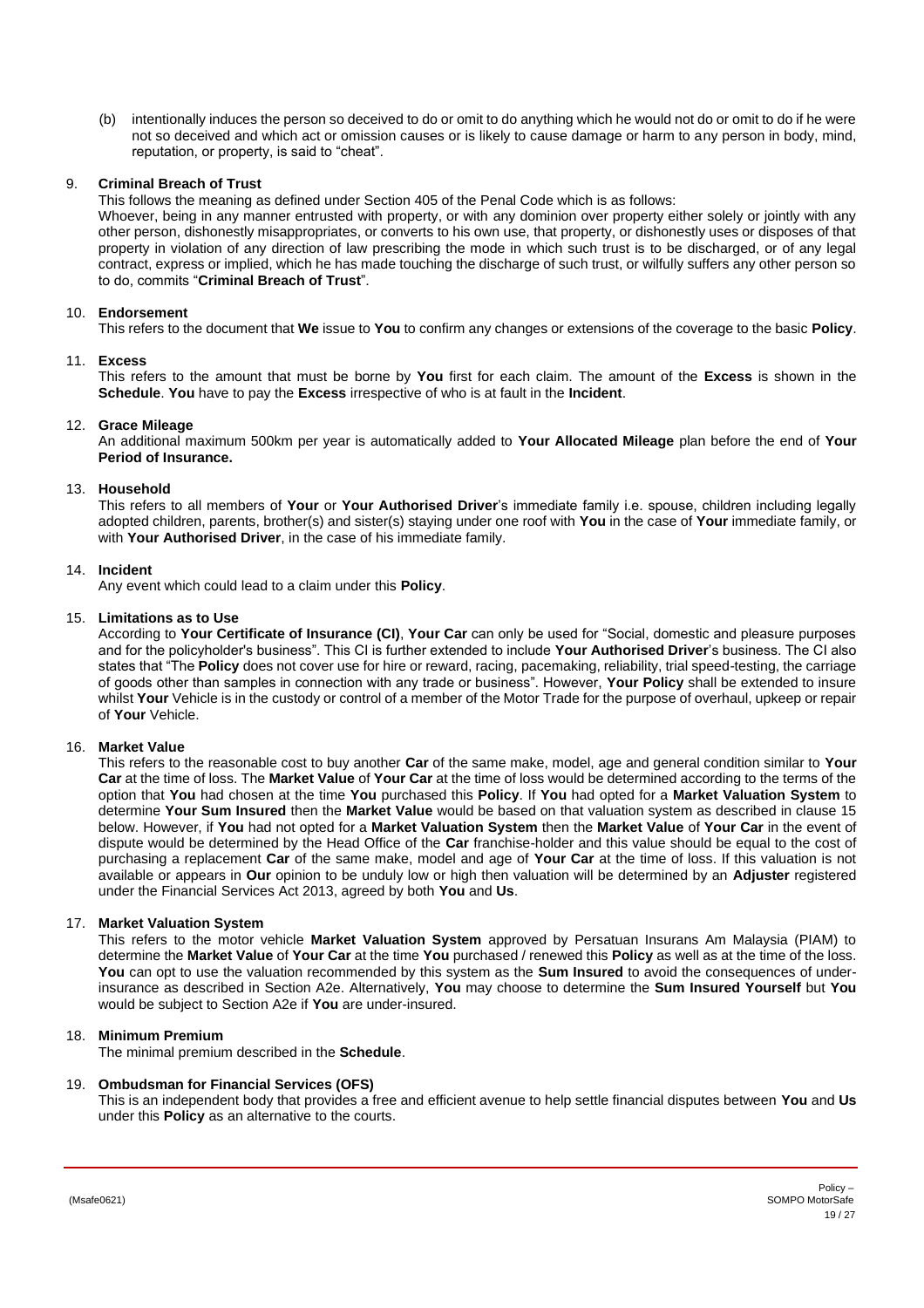# 20. **Period of Insurance**

The period shown in the **Schedule** when the cover provided by this **Policy** is operative. Cover is only valid from the actual time of purchase of the insurance **Policy** or from when **You** and **We** agree that cover should commence.

# 21. **Policy**

**Policy** includes the **Schedule**, the **Certificate of Insurance** and all Endorsements specifically listed in the **Schedule**.

# 22. **Rakan Auto**

This is a 24-hour emergency roadside assistance programme. **You** are required to contact **Our Rakan Auto** 24-hour Call Centre at 1800 18 8033 for any emergency roadside assistance. This programme provides for emergency towing services following an accident, emergency breakdown and minor roadside repair services (up to a limit of RM300 per **Incident**). Other services within the programme also include assistance with **Car** rental, arrangement for hotel accommodation, providing referral to doctor and hospital or for legal assistance.

# 23. **Repairer**

This refers to motor repair workshops approved by **Us** or by Persatuan Insurans Am Malaysia (PIAM) under the PIAM Approved Repairers Scheme (PARS) or any **Repairer** that **We** have given **You** a special permission to use, for a claim.

# 24. **Road**

Section 2 of the **Road** Transport Act 1987 defines "**Road**" as "any public **Road** and any other **Road** to which the public has access and includes bridges, tunnels, lay-bys, ferry facilities, interchanges, round-abouts, traffic islands, **Road** dividers, all traffic lanes, sidetables, median strips, overpasses, underpasses, approaches, entrance and exit ramps, toll plazas, service areas, and other structures and fixtures to fully effect its use".

### 25. **Schedule**

This document shows **Your** name and address, the **Period of Insurance**, the sections of this **Policy** which apply, the premium **You** have paid, the **Car** which is insured, the **Sum Insured** and details of any extensions or Endorsements.

### 26. **Sum Insured**

This is the maximum that **We** will pay **You** for a claim under Section A. This amount is shown in the **Schedule**. The **Sum Insured** must be sufficient to cover the cost to replace **Your Car** in the event of an **Incident** that completely destroys it.

# 27. **Top Up**

This refers to the options available for **You** to **Top Up Your Allocated Mileage** to the next level mileage plan or, to **Full Mileage Top Up (Endorsement A017)** cover by paying **Us** an additional premium, with a maximum of 2 **Top Ups** for each **Period of Insurance**. The options are only available for first time **Top Up** and for a second time **Top Up**, only **Full Mileage Top Up** is allowed. Each **Top Up** will replace **Your** existing **Allocated Mileage** plan.

### 28. **We, Our, Us**

This refers to the licensed Insurance Company that is issuing **You** this **Policy**.

### 29. **You, Your, Yourself**

<span id="page-19-1"></span>This refers to the policyholder or person described in the **Schedule** as "the Insured".

### **SECTION G: ENDORSEMENTS (Applicable only if the Endorsement number is printed in the Schedule)**

<span id="page-19-0"></span>*The following is a list of additional terms and conditions (known as Endorsements) that We may impose on You or optional covers available that You may want to add to Your basic Policy by paying additional premium. Note that only Endorsements with their numbers specifically printed in the Schedule shall apply to this Policy.*

### **Endorsement 1: Excess All Claims**

(Please see page [10](#page-9-1) for explanation and page [19](#page-18-0) for definition)

The **Excess** amount shown in the **Schedule** is the amount that **You** have to pay for each and every claim under Section A arising out of one **Incident**. This means that **We** have the right to deduct the **Excess** from the amount that **We** would otherwise have to pay. If **We** are not able to deduct the **Excess**, **We** have the right to demand that **You** pay **Us** the **Excess** first, before **We** make any payment.

**We** will not deduct this **Excess** for loss or damage in respect of third party claims.

# **Endorsement 2: Excess Damage Claim**

(Please see page [10](#page-9-1) for explanation and page [19](#page-18-0) for definition)

The **Excess** amount shown in the **Schedule** is the amount that **You** have to pay for each and every claim under Section A arising out of one **Incident**. This means that **We** have the right to deduct the **Excess** from the amount that **We** would otherwise have to pay. If **We** cannot deduct the **Excess**, **We** have the right to demand that **You** pay **Us** the **Excess** first, before **We** make any payment.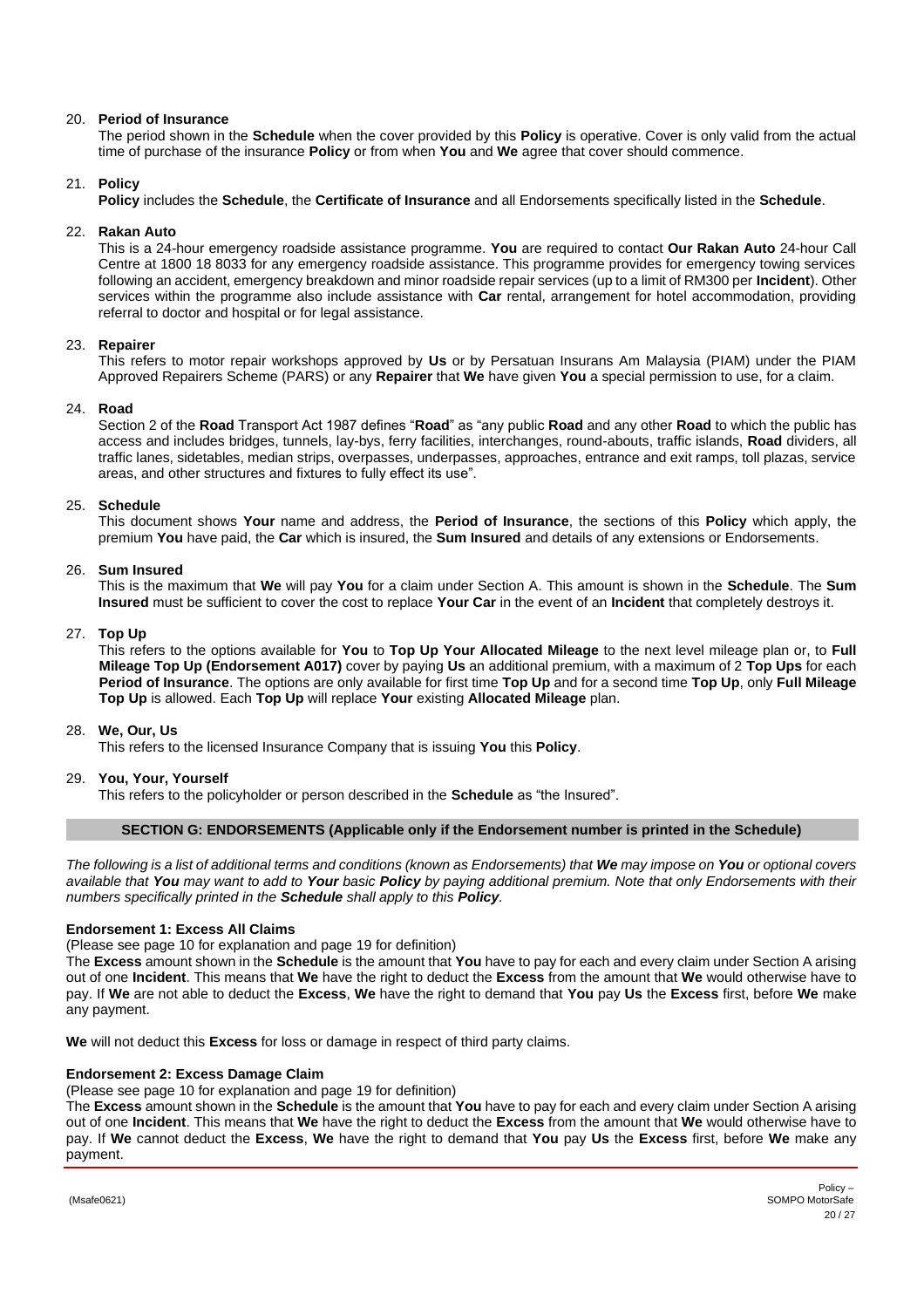**We** will not deduct this **Excess** if the loss or damage is caused by fire, explosion, lightning, burglary, housebreaking, theft, third party property damage or bodily injury claims.

# **Endorsement 14: Transfer of Interest**

In consideration of the additional premium that **You** paid **Us** for this **Endorsement**, **We** agree to transfer the interest in this **Policy** on *[state date]* to *[state name of transferee and NRIC No. / Business Registration No.]* of *[state address]* carrying on or engaging in the business or profession of whose proposal and declaration dated *[state date]* shall be the basis of this contract.

Subject otherwise to the terms and conditions of this **Policy**.

# **Endorsement 15: Hire Purchase**

**We** note that **Your Car** is under a Hire Purchase agreement with the Hire Purchase company named in the **Schedule** as the Owners. **You** unconditionally agree that the payment of any claim under Section A by **Us** by way of a cash payment shall be made to the Owners as long as they remain as the Owner of **Your Car** at the time of the **Incident**. The receipt from the Owners will fully discharge **Us** from any further claims or liability in respect of such loss or damage. For all other purposes **You** are the principal party under this **Policy** and not an agent or trustee for the Owners and that **You** have not assigned **Your** rights, benefits and claims under this **Policy** to the Owners. **You** cannot assign **Your** rights, benefits and claims under this **Policy** to anybody without **Our** written consent.

### **Endorsement 15(a): Employer's Loan**

**We** note that **Your Car** was bought under an Employer's Loan agreement. **You** unconditionally agree that the payment of any claim under Section A by **Us** by way of a cash payment shall be made to the Employer named in the **Schedule** as long as the loan remains outstanding at the time of the **Incident** giving rise to a claim. The receipt from the Employer will fully discharge **Us** from any further claims or liability in respect of the **Incident**.

Other than the above, **Our** / **Your** rights and liabilities under this **Policy** are not affected.

# **Endorsement 22: Caravan / Luggage / Boat Trailers**

In consideration of the additional premium that **You** paid **Us** for this **Endorsement**, **We** agree to cover Caravan or Luggage or Boat Trailer that is specified in the **Schedule** under the heading '**Endorsement** 22' while it is being used together with **Your Car**.

### This **Endorsement** does not cover:

- (a) legal liability for death or bodily injury to any passenger in the specified Caravan / Luggage / Boat Trailer unless such person is being carried by reason of or in pursuance of a contract of employment;
- (b) loss or damage to the contents of or anything being carried in the specified Caravan / Luggage / Boat Trailer; and
- (c) loss or damage to the Boat being carried by the specified Trailer.

The maximum amount that **We** will pay for loss or damage to the specified Caravan / Luggage / Boat Trailer under Section A for this **Endorsement** is the amount mentioned in the **Schedule** under the heading '**Endorsement** 22'.

# <span id="page-20-0"></span>**Endorsement 25: Strike, Riot and Civil Commotion**

In consideration of the additional premium that **You** paid **Us** for this **Endorsement**, **We** agree that the insurance provided under Section A of this **Policy** shall cover loss or damage to **Your Car** caused by:

- 
- (a) the wilful act of any striker or locked out worker to further a strike or to resist a lock out;<br>(b) the act of any person taking part together with others in disturbance of the public peace the act of any person taking part together with others in disturbance of the public peace (whether in connection with a strike or lock out or not); and
- (c) the action of any lawfully constituted authority in preventing, suppressing or attempting to prevent or suppress any of these acts or in minimising the consequences of them.

### This **Endorsement** does not cover:

- (a) civil war, war, invasion or acts of foreign enemy hostilities or warlike operations (whether war is declared or not);
- (b) revolution, rebellion or civil disturbance amounting to a popular uprising; and
- (c) **Act of Terrorism**.

It also does not cover any loss, damage or liability directly or indirectly, proximately or remotely caused by or contributed to or traceable to or arising out of or in connection with the above stated exceptions.

# **Endorsement 72: Legal Liability of Passengers for Negligent Acts**

In consideration of the additional premium that **You** paid **Us** for this **Endorsement**, **We** agree that the insurance provided under Section B of this **Policy** will include legal liability incurred by any passenger in **Your Car** on condition that the passenger:

- (a) is not driving **Your Car**;
- (b) is not entitled to indemnity under any other **Policy** of insurance; and
- (c) complies with all the terms and conditions of this **Policy** as though he was **You**.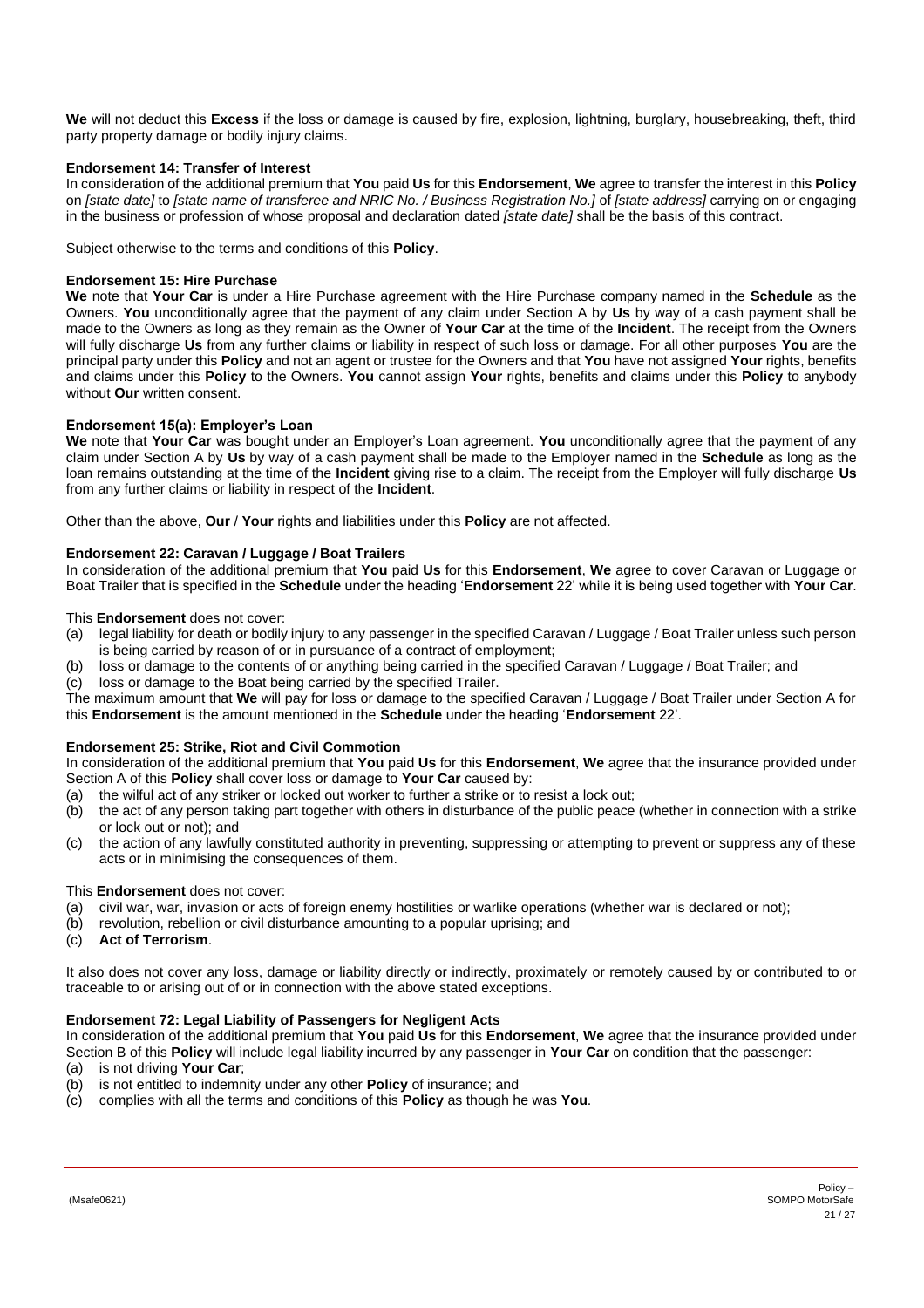This **Endorsement** does not cover:

- (a) death or bodily injury to any person who is employed by **You** or the passenger, and who dies or is injured in the course of such employment;
- (b) damage to any property that belongs to or is held in trust or in the custody or control of **You** or the passenger or which is being carried in **Your Car**; and / or
- (c) death or bodily injury to the driver or any other passenger travelling in **Your Car** at the same time.

# **Endorsement 87: Agreed Value Clause**

The Agreed Value shown in the **Schedule** is the maximum amount that **We** will pay for **Your Car**, less any **Excess** (if applicable) if **Your Car** is stolen or totally destroyed.

**We** and **You** have agreed at the commencement of this **Policy** to use this value as the basis of settlement provided **We** are liable to pay for such loss or destruction under the terms and conditions of this **Policy**. The **Market Value** of **Your Car** at the time of the loss will not be taken into account.

### <span id="page-21-0"></span>**Endorsement 89: Cover for Windscreens, Windows and Sunroof**

In consideration of the additional premium that **You** paid **Us** for this **Endorsement**, **We** agree that the insurance provided under Section A of this **Policy** will cover the cost to replace or repair any glass in the windscreen, window or sunroof of **Your Car** that is accidentally damaged including the cost of lamination / tinting film (if any) provided no other claim is submitted for this **Incident**. The maximum amount that **We** will pay under this **Endorsement** is the amount mentioned in the **Schedule** under the heading '**Endorsement** 89'.

If **Your** claim is for the damaged glass only and no other damage, **We** will not deduct any **Excess**, and **You** will not lose **Your** No Claim Discount entitlement.

If the damaged glass is replaced, the cover provided by this **Endorsement** comes to an end as soon as the glass is replaced. If **You** wish to enjoy continued coverage **You** must buy a new **Endorsement** cover and pay the additional premium to **Us**. Alternatively if the damaged glass is repaired this cover will continue but the limit of the amount payable will be reduced by the amount of the repair cost. To restore the cover to the original limit **You** must pay the additional premium to **Us** for the increased cover.

**We** have the final say on whether to repair or to replace the damaged glass.

# **Endorsement 95: Leasing Agreement**

**We** note that **Your Car** is under a Leasing Agreement with the Leasing company named in the **Schedule** as the Lessors. **You** unconditionally agree that the payment of any claim under Section A by **Us** by way of a cash payment shall be made to the Lessors as long as the Leasing Agreement remains valid at the time of the **Incident**. The receipt from the Lessors will fully discharge **Us** from any further claims or liability in respect of such loss or damage. For all other purposes, **You** are the principal party under this **Policy** and not as an agent or trustee for the Lessors and **You** have not assigned **Your** rights, benefits and claims under this **Policy** to the Lessors. **You** cannot assign **Your** rights, benefits and claims under this **Policy** without **Our** written consent.

### **Endorsement 97: Separate Cover for Accessories fixed to Your Car**

In consideration of the additional premium that **You** paid **Us** for this **Endorsement**, **We** agree that the insurance provided under Section A of this **Policy** shall cover the non-standard **Accessories** specified in the **Schedule**. The maximum amount that **We** will pay under this **Endorsement** is the amount mentioned in the said **Schedule** under the heading '**Endorsement** 97'.

If **Your** claim is for the **Accessories** only and no other damages, **We** will not deduct any **Excess** and **You** will not lose **Your** No Claim Discount entitlement.

This cover is terminated on the date **Your** claim is settled under this **Endorsement**. To restore this cover **You** must pay the additional premium to **Us** for the renewed cover.

### **Endorsement 97(a): Gas Conversion Kit and Tank**

In consideration of the additional premium that **You** paid **Us** for this **Endorsement**, **We** agree that the insurance provided under Section A of this **Policy** shall cover loss or damage to the Gas Conversion Kit and Tank of **Your Car** as a separate item provided it is installed by a qualified installer. The maximum amount that **We** will pay under this **Endorsement** is the amount mentioned in the **Schedule** under the heading '**Endorsement** 97(a)'.

If **Your** claim is for the Gas Conversion Kit and Tank only and no other damage, **We** will not deduct any **Excess** and **You** will not lose **Your** No Claim Discount entitlement.

This cover is terminated on the date **Your** claim is settled under this **Endorsement**. To restore this cover **You** must pay the additional premium to **Us** for the renewed cover.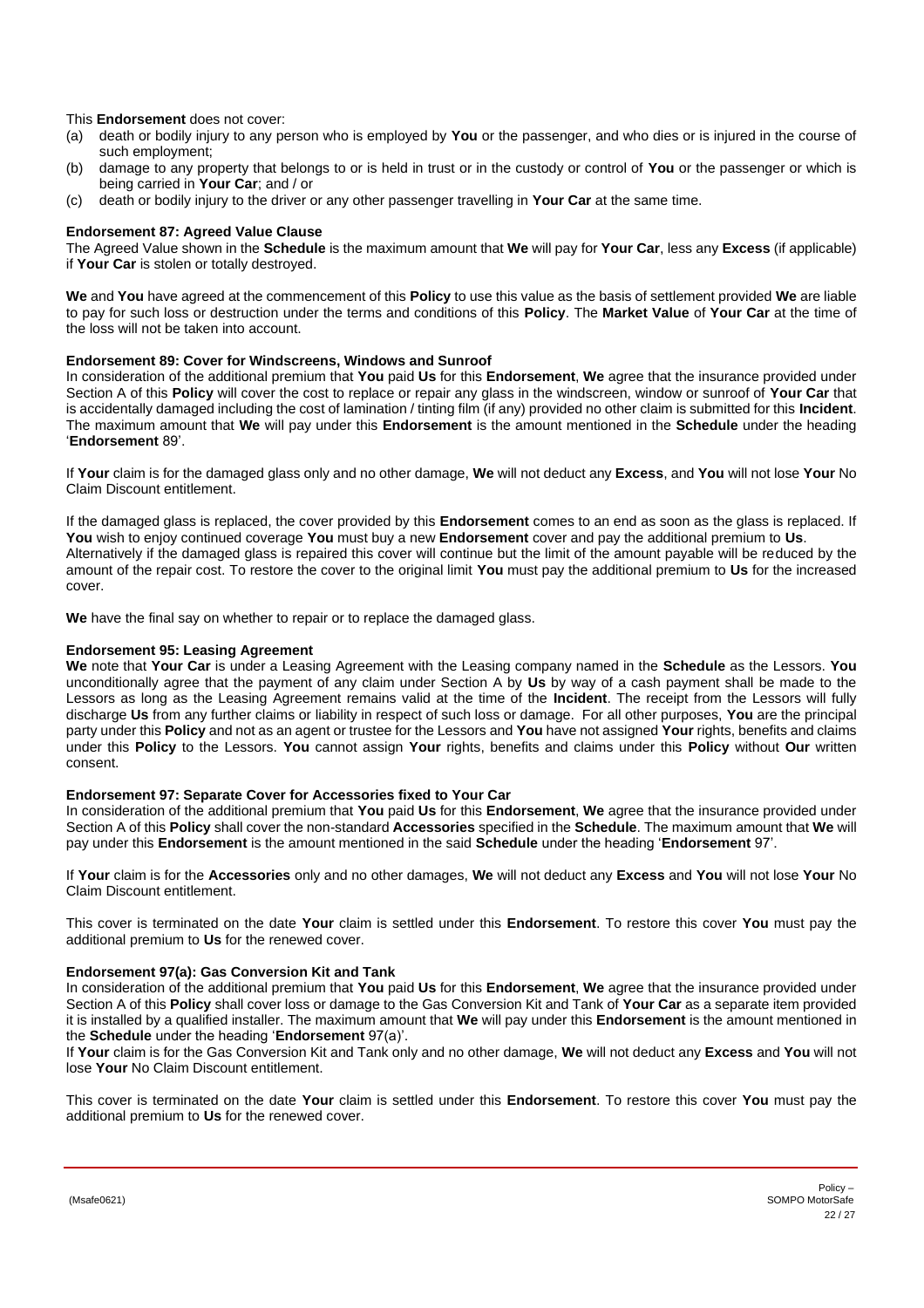# <span id="page-22-0"></span>**Endorsement 100: Legal Liability to Passengers**

In consideration of the additional premium that **You** paid **Us** for this **Endorsement**, **We** shall pay towards **You** or **Your Authorised Driver**'s liability to any person being carried in or upon or entering or getting into or onto or alighting from **Your Car** except for:

- (a) death or bodily injury to any passenger being carried for hire or reward;<br>(b) death or bodily injury to any person where such death or injury arises of
- death or bodily injury to any person where such death or injury arises out of and in the course of the employment of such person by **You** or by **Your Authorised Driver**;
- (c) damage to property belonging to or in the custody of or control of or held in trust by **You** or **Your Authorised Driver** and / or any member of **Your** or **Your Authorised Driver**'s **Household**;
- (d) liability to any person who is a member of **Your** and / or **Your Authorised Driver**'s **Household** who is a passenger in **Your Car** unless he / she is required to be carried in or on **Your Car** by reason of or in pursuance of his / her contract of employment with **You** or **Your Authorised Driver** and / or his / her employer;
- (e) liability caused by a passenger travelling in or alighting from **Your Car**;
- (f) any claims brought against **You** by any driver of **Your Car**, whether authorised or not;
- (g) any claims brought against any person in any country in courts outside Malaysia, the Republic of Singapore or Negara Brunei Darussalam; and / or
- (h) all legal costs and expenses which are not incurred in or recoverable in Malaysia, the Republic of Singapore and Negara Brunei Darussalam.

### **Condition of Cover**

If at the time of **Incident** giving rise to a claim under this **Endorsement**, **Your Car** is carrying passengers in **Excess** of the stated maximum number permitted by law, **Our** liability shall be limited to the number of passengers specified for the vehicle as registered at the Road Transport Department.

If the number of passengers carried at the time of the happening of an **Incident** is more than the maximum number permitted in the vehicle by law, **We** will not pay their claim in full. Any payment **We** make to any claimant under this **Endorsement** will be rateably reduced in the proportion of the legally permitted maximum number of lawful passengers over the actual number of passengers carried, at the time of the **Incident**. The difference between the sum paid by **Us** and the claim to be paid to each passenger claimant shall be borne by **You** or **Your Authorised Driver**. The proportion **We** pay shall be calculated in accordance with the following formula:

# Number of passengers permitted by law

Actual number of passengers carried at time of **Incident** x Total Claim Awarded

### **Endorsement 101: Extension of Cover to the Kingdom of Thailand**

In consideration of the additional premium that **You** paid **Us** for this **Endorsement**, **We** agree that the insurance provided under Section A and Section B1a(ii) of this **Policy** shall cover **Your Car** while it is being used in the Kingdom of Thailand from the time of purchase on [state date] to midnight (Malaysian Standard Time) on [state date]. The limit of liability that **We** provide under Section B1a(ii) will be up to a maximum of RM100,000 only.

This **Endorsement** does not cover legal liability under Section B1a(i) while **Your Car** is being used in the Kingdom of Thailand.

### **Endorsement 109: Extension of Cover for Ferry Transit to and / or from Sabah and the Federal Territory of Labuan**

In consideration of the additional premium that **You** paid **Us** for this **Endorsement**, **We** agree that the insurance provided under Section A of this **Policy** shall cover loss or damage to **Your Car** when in transit to and / or from Sabah and Federal Territory of Labuan.

**You** must bear the first 1% of the **Sum Insured** or RM500 (whichever is higher) for each and every claim arising out of one transit for every claim payable under this **Endorsement**. **We** have the right to deduct this amount in addition to the **Excess** mentioned in the **Schedule** of this **Policy**.

### **Endorsement 111: Current Year "NCD" Relief (only applicable to Comprehensive Private Car Policy)**

In consideration of the additional premium that **You** paid **Us** for this **Endorsement**, **We** agree to compensate **You** the No Claim Discount that **You** may forfeit due to a claim being made under this **Policy**. The amount is equal to **Your** No Claim Discount entitlement shown in the **Schedule** of this **Policy** for the current **Period of Insurance**.

The cover provided under this **Endorsement** is terminated automatically when:

- (a) **We** make a payment for a claim under this **Endorsement**;
- (b) the ownership of this **Policy** is transferred to another party; or

(c) **You** withdraw **Your** No Claim Discount entitlement from this **Policy**.

**We** will not refund any portion of the additional premium that **You** paid to **Us** if the cover under this **Endorsement** is terminated as mentioned above or if **You** cancel this **Endorsement** at any time.

### **Endorsement 112: Compensation for Assessed Repair Time (CART)**

In consideration of the additional premium that **You** paid **Us** for this **Endorsement**, **We** will pay compensation for the number of days assessed by **Us** as required to repair **Your Car** under Section A of this **Policy** ('the assessed repair time'). **We** agree that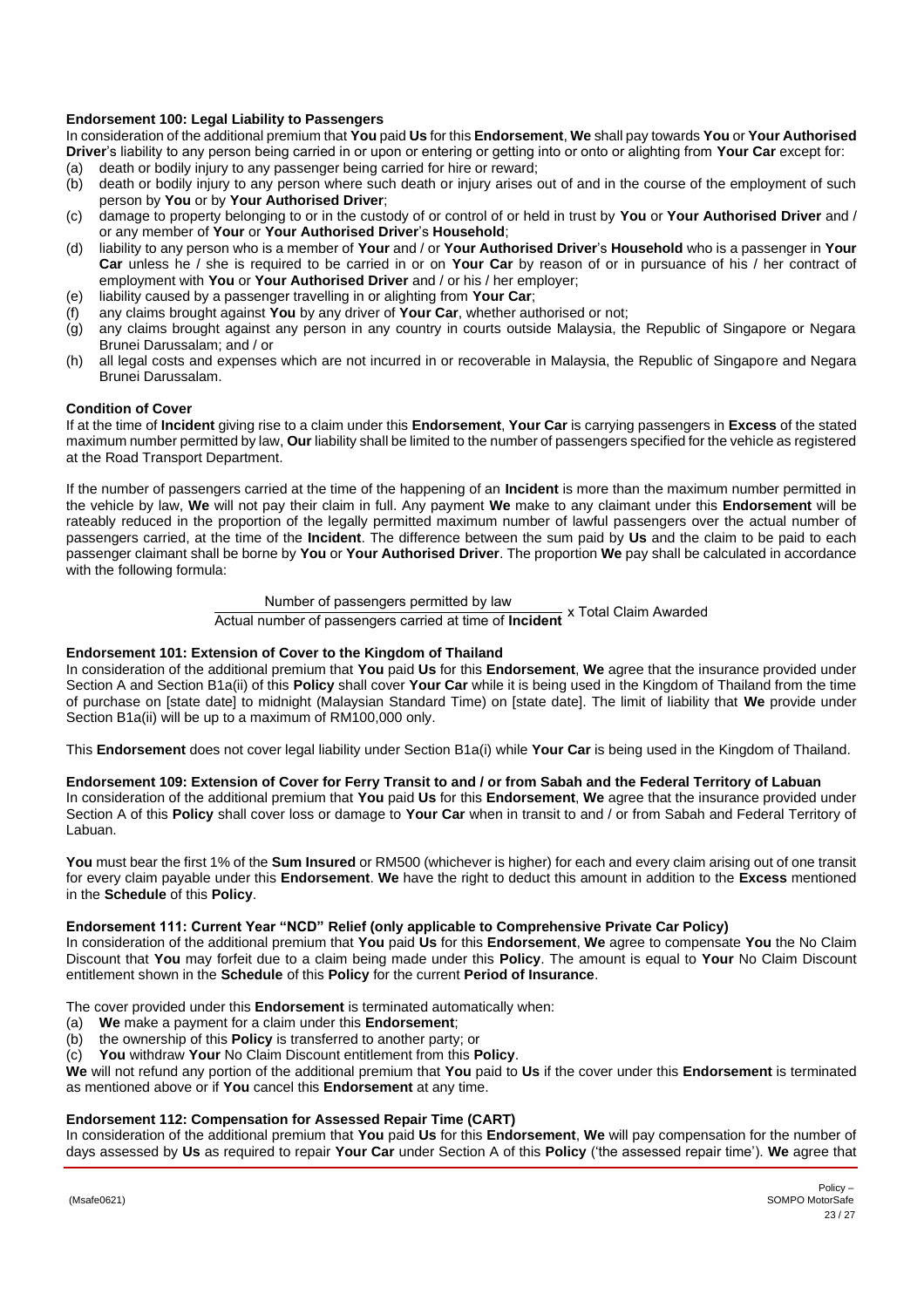payment will be based on the assessed repair time by the **Adjuster** or the maximum amount provided in the **Schedule** whichever is the lesser.

The maximum rate per day and the maximum number of days that **We** will pay under this **Endorsement** is limited to the amounts mentioned in the **Schedule** under the heading '**Endorsement** 112'.

For any claim that **We** agree to pay under this **Endorsement We** will not deduct any **Excess** and **You** will not lose **Your** No Claim Discount entitlement.

**We** will not pay:

- (a) if **Your** claim is only for breakage of glass that is payable under **Endorsement** 89;
- (b) for any delay in the time taken to repair **Your Car** (beyond the assessed repair time) due to any reason at all. The final decision on the time required to repair **Your Car** will be decided by **Us** irrespective of whether **Your** claim is lodged directly with **Us** or against a third party;
- (c) if **Your** claim is for theft or total loss of **Your Car**; or
- (d) if **Your** claim is under a BER process.

**We** will not refund any portion of the additional premium that **You** paid **Us** if **You** cancel this **Endorsement** at any time.

# **Endorsement 113: Reference to Motor Vehicle Market Valuation System**

This refers to the motor vehicle **Market Valuation System** approved by Persatuan Insurans Am Malaysia (PIAM) to determine the **Sum Insured** of **Your Car** at the time **You** purchased / renewed this **Policy** as well as the **Market Value** at the time of the loss.

When a claim is made, the **Market Value** of **Your Car** would be determined by the ISM Automotive Business Intelligence System and this value would be accepted as the cost of purchasing a replacement **Car** of the same make, model and age of **Your Car** at the time of loss.

If no **Market Value** is available from the ISM Automotive Business Intelligence System for **Your Car**, the **Market Value** of the **Car** would be determined by an **Adjuster**, agreed to by both **You** and **Us**.

The valuation done by the ISM Automotive Business Intelligence System or **Adjuster** will be conclusive evidence in respect of the **Market Value** of **Your Car** in any legal proceedings against **Us**.

Subject otherwise to the terms and conditions of this **Policy**.

### **Endorsement A003: Personal Accident Add-on**

In consideration of the additional premium **You** paid **Us** for this **Endorsement**, **We** agree that this **Policy** extends cover to **You** or **Your Authorised Driver** and/or Passengers arising out of an accident covered under Section A of this **Policy**. This **Endorsement** shall cover for death or bodily injury sustained in direct connection with the usage of **Your** Vehicle within twelve calendar months of the occurrence of such accident. The following is the table of Coverage and Compensation:

| Coverage and Compensation (per life assured and per seat) |                                                                               |                  |        |         |
|-----------------------------------------------------------|-------------------------------------------------------------------------------|------------------|--------|---------|
| Coverage                                                  |                                                                               | Sum Insured (RM) |        |         |
|                                                           |                                                                               | Plan A           | Plan B | Plan C  |
| (1)                                                       | Death, Total Permanent Disablement, Total Paralysis or Permanently Bedridden. |                  | 50,000 | 100,000 |
| (2)                                                       | Total and irrecoverable loss of sight in one or both eyes.                    |                  |        |         |
| (3)                                                       | Total permanent loss of use of one hand or both hands.                        | 25,000           |        |         |
| (4)                                                       | Total permanent loss of use of one foot or both feet.                         |                  |        |         |
| (5)                                                       | Bereavement Allowance                                                         | 500              | 500    | 500     |

### **Provided always that:**

- 1. There is a loss or damage to **Your** Vehicle in respect of which indemnity is granted by this **Policy** including any extended cover, **Endorsement** or add-on cover.
- 2. **You** and **Your Authorised Driver** are aged between 17 years and above but below 70 years old.
- 3. The total **Sum Insured** is capped by the maximum number of seats permitted by **Road** transport laws. Any **Excess** number of passengers beyond the permissible number shall result in the total sum payable apportioned to the maximum number of passengers permitted by laws. The stipulated number of permissible seats is as stated on the **Schedule**.

Number of seats refers to the driver seat and permissible number of passenger seats within **Your** Vehicle.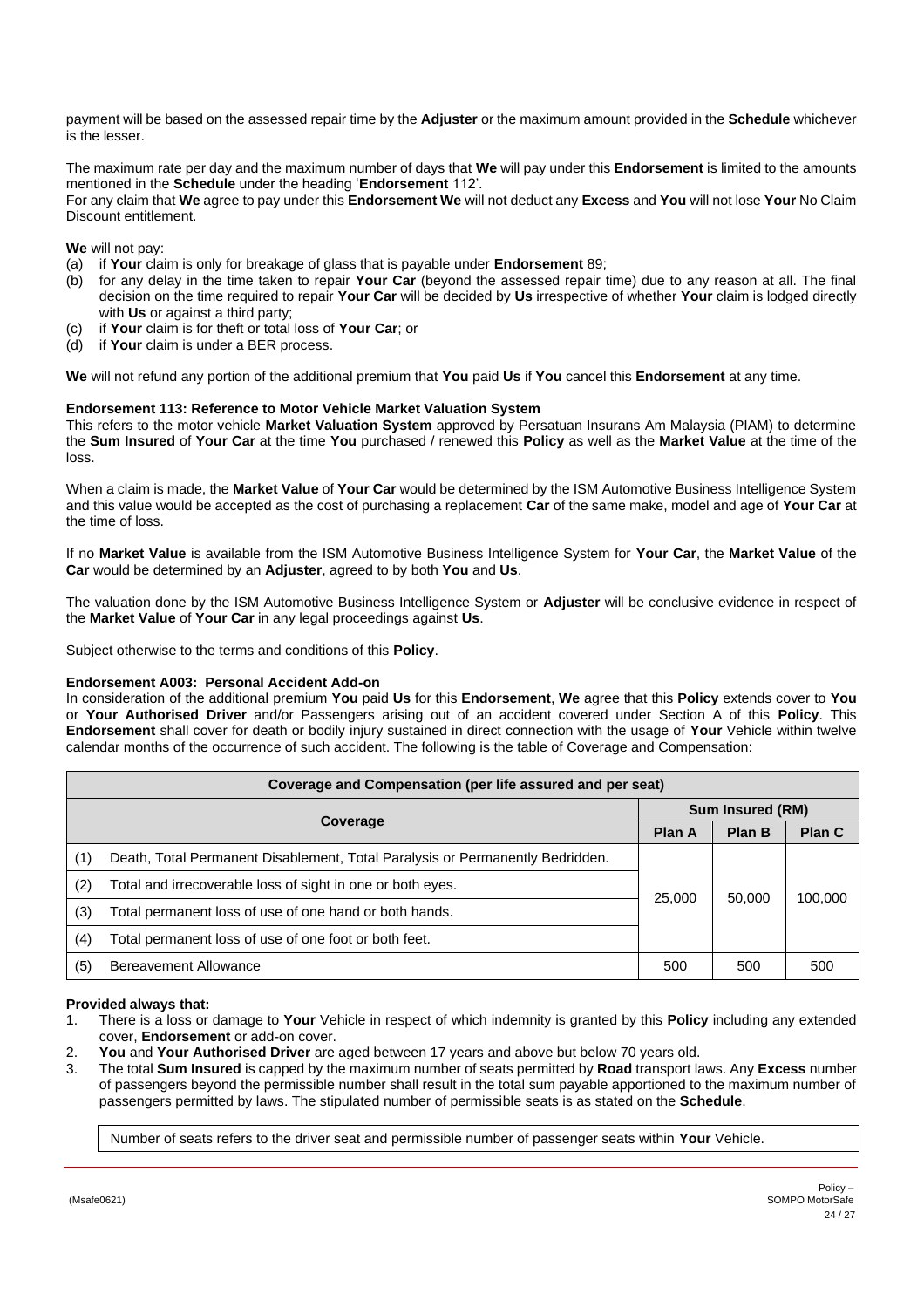Condition for Apportionment in the case of **Excess** passengers:

If at the time of **Incident** giving rise to a claim under this **Endorsement**, **Your** Vehicle is carrying passengers in **Excess** of the stated maximum number permitted by law, **Our** Coverage and Compensation shall be limited to the number of passengers specified for the vehicle as registered at the Road Transport Department.

If the number of passengers carried at the time of the happening of an **Incident** is more than the maximum number permitted in the vehicle by law, **We** will not pay their claim in full. Any payment **We** make to any claimant under this **Endorsement** shall be rateably reduced in the proportion of the legally permitted maximum number of lawful passengers over the actual number of passengers carried, at the time of the **Incident**. The proportion **We** pay shall be calculated in accordance with the following formula:

> Number of passengers permitted by law Actual number of passengers carried at time of **Incident** x Total Claim Awarded

- 4. Proceeds payable as stated under Coverage and Compensation shall be made directly to the injured person(s) or the estate of the life assured, or the legal personal representative whose receipt shall constitute a full discharge in respect of the claim.
- 5. This **Endorsement** cover shall expire when a claim is successfully made by anyone of the life assureds.

# **Specific exclusions to Endorsement A003**

- This **Endorsement** does not provide coverage under the following circumstances:
- (a) insanity, suicide (whether sane or insane), intentional self-inflicted injury or any attempt threat.
- 
- (b) pre-existing physical or mental defect or infirmity.<br>(c) HIV (Human Immunodeficiency Virus) and/or HIV i HIV (Human Immunodeficiency Virus) and/or HIV related illnesses including AIDS and/or any mutant derivatives or variations thereof.
- (d) childbirth, miscarriage, pregnancy or any complications thereof.<br>(e) where any of the General Exceptions of this **Policy** shall apply.
- where any of the General Exceptions of this **Policy** shall apply.
- The existing terms and conditions of this **Policy** shall continue to apply for this **Endorsement**.

**We** will not refund any premium that **You** paid **Us** for the cancellation of this **Endorsement** at any time unless the cancellation is effected together with the **Policy** where no claim has been made for both the **Policy** and this **Endorsement**.

# **Endorsement A004: Compensation for Loss of Use of Vehicle - e-Ride/hailing (fee reimbursement) add-on**

In consideration of the additional premium that **You** paid **Us** for this **Endorsement**, **We** will reimburse the fees incurred for utilising approved e-ride/hailing services, up to the limits specified in **Your** Plan as mentioned in the **Schedule**, while **Your Car** is being repaired by **Our** Approved Repairers. For any claim that **We** agree to pay under this add-on **Endorsement**, **We** will not deduct any **Excess** and **You** will not lose **Your** No Claim Discount entitlement.

**We** will not pay:

- 1. if the repair to **Your Car** is not claimable under **Your Policy**.
- 2. if **You** have incurred the fees beyond the period of use agreed by **Us**.
- 3. if the claim on **Your Policy** is only for breakage of windscreen glass, whether payable under **Endorsement** 89 or otherwise.
- 4. if **You** have a claim for theft loss of **Your Car**.

**We** will not refund any premium that **You** paid **Us** for the cancellation of this **Endorsement** at any time unless the cancellation is effected together with the **Policy** where no claim has been made for both the **Policy** and this **Endorsement**.

### <span id="page-24-0"></span>**Endorsement A009: Top Up for Full Convulsion of Nature Cover**

In consideration of an additional premium that **You** paid **Us** for this **Endorsement**, notwithstanding anything to the contrary in Section A1(x), **We** agree that the insurance provided under Section A of this **Policy** will provide cover up to the **Sum Insured** specified in **Your Policy Schedule** for loss or damage to **Your Car** caused by flood, typhoon, hurricane, storm, tempest, volcanic eruption, earthquake, landslide, landslip, subsidence or sinking of the soil / earth or other convulsions of nature.

### **Endorsement A010: Waiver of Betterment (vehicle age up to 15 years)**

In consideration of an additional premium that **You** paid **Us** for this **Endorsement We** agree to waive all claim related Betterment costs as mentioned under 2. Basis of Settlement (f) Betterment, provided always the age of **Your Car** not more than 15 years.

### **Endorsement A011: Unlimited Towing Costs**

In consideration of an additional premium that **You** paid **Us** for this **Endorsement** and that **Your Car** does not exceed 15 years in age, **We** agree to extend Section A.3: Towing Costs to cover unlimited towing services in respect of any single towing trip from the location of the accident or breakdown to **Our** panel **Repairer** of choice or a safe place of storage within Malaysia while awaiting repair or disposal. Cost of parts, toll charges and levy fee charged by Customs for cross border towing are excluded.

In the event of **Your** vehicle breakdown and the cost incurred is only for such towing services, **We** will not deduct any **Excess** and **You** will not lose **Your** No Claim Discount entitlement.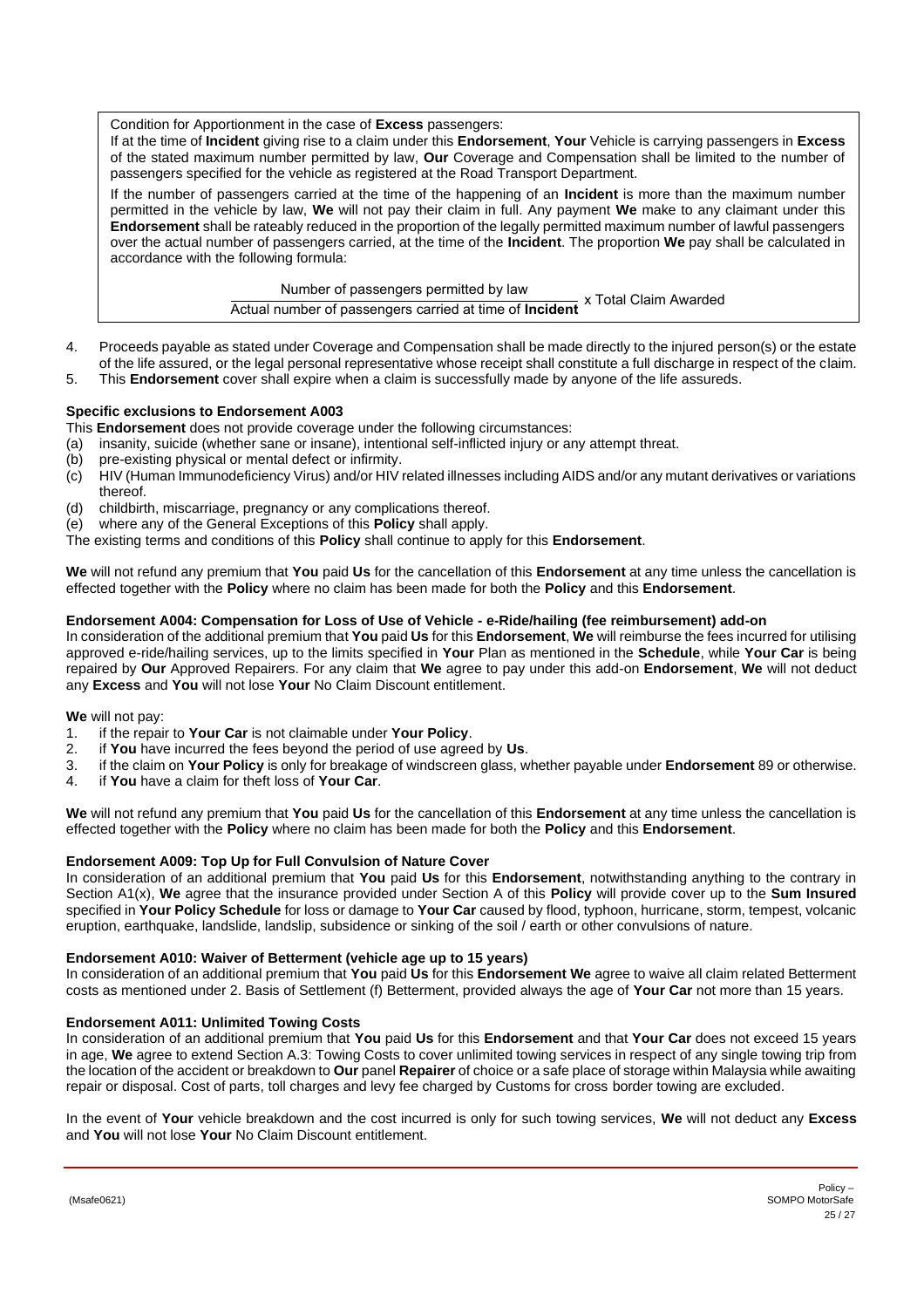# **Endorsement A016: Next Level Mileage Top Up**

In consideration of an additional premium that **You** paid **Us** for this **Endorsement, We** agree to extend cover provided under Section A of this **Policy** to cover loss or damage to **Your Car** up to the next level of **Allocated Mileage** based on **Your** chosen plan.

# **Endorsement A017: Full Mileage Top Up**

In consideration of an additional premium that **You** paid **Us** for this **Endorsement, We** agree to extend cover provided under Section A of this **Policy** to cover loss or damage to **Your Car**, until the end of **Your Period of Insurance.**

# <span id="page-25-1"></span>**SECTION H: ADDITIONAL SOMPO TAG DEVICE BENEFIT**

# <span id="page-25-0"></span>**SOMPO Tag Device**

By purchasing this **Policy, You** are deemed to have given **Us** consent to process **Data**. **Data** will be processed by **Us** for the purpose of claims handling, claims assessment, analysing and profiling **Your** driving behaviour and **Car** usage. Reminders will also be sent to **You** via the **App** to update **Your Car**'s Odometer Reading and **Top Up,** depending on **Your** usage of **Your Car**.

### **Specific Terms & Conditions**

The specific terms and conditions of this **Endorsement** shall be read in conjunction with the general conditions of this **Policy**.

# **Definition:**

1. "**Data**" refers to information, records and/or other data relating to **Your** and/or **Your Authorised Driver**'s driving behaviour and **Your Car's** usage, collected and/or transmitted through the **App** which is downloaded and installed in **Your** and/or **Your Authorised Driver**'s smartphone, and includes without limitation:

- Times and dates of travel;
- **Your Car's** location;
- Distances travelled;
- Speed of **Your Car's** for the entire journey; and
- Phone distractions such as using smartphone to text whilst driving.

Collection of **Data** shall be deemed to have commenced from the time either **Your** or **Your Authorised Driver's** smartphone is connected to the **SOMPO Tag Device** installed in **Your Car** via Bluetooth.

The **Data** is valid for the duration of this **Policy** only and is non-transferable to any other policies.

2. "**App**" refers to **Our** smartphone application tracking feature downloaded and installed in **Your** smartphone by **You**.

3. "**Service Provider**" refers to CSE Telematics Sdn Bhd which is **Our** authorised supplier and service provider of the **SOMPO Tag Device** though **We** may subsequently appoint any other **Service Provider** as **We** deem appropriate.

- 4. "**SOMPO Tag Device**" means the wireless Bluetooth device to be paired to **Your** smartphone to enjoy the following features:
	- eCall ADR Automatic Driver Recognition: The system detects severe crashes via smartphone. In the event of accident, **Our** helpline will call **You** to provide assistance. Press SOMPO SOS button to disregard the alert if **You** are fine
	- bCall Concierge: Press SOMPO SOS button on **SOMPO Tag Device** to request for assistance in the event of breakdown or emergency. Call Centre will contact **You** to provide assistance.
	- Safe Driving Alert (SDA): Texting while driving is one of the major causes of accidents. Turn on SDA for real time friendly "beeping" alerts to help preventing driving distraction.
	- Reminder on latest odometer reading updating and photo submission before **Policy** Inception date and **Mileage Top Up**.

### **Installation of SOMPO Tag**

1. Upon purchasing this **Policy**, **Our Service Provider** will dispatch the **SOMPO Tag Device** to **Your** correspondence address.

2. Upon receiving the **SOMPO Tag Device**, **You** shall affix the **SOMPO Tag Device** in **Your Car** for Bluetooth pairing purpose. 3**. You** or **Your Authorised Driver** shall pair the **SOMPO Tag Device** with **Your** or **Your Authorised Driver's** smartphone via

Bluetooth.

4. In the event that **You** or **Your Authorised Driver** fails to install the **SOMPO Tag Device** in **Your Car** and/or activate Bluetooth pairing via smartphone:

- **We** will not be able to collect the **Mileage** from **Your** driving trip; and
- **You** will not be connected to enjoy any of the **SOMPO Tag Device's** safety features

# **Replacement of SOMPO Tag**

The **SOMPO Tag Device** supplied by **Our Service Provider** comes with a 1 year warranty which covers manufacturing defects. In the event of any loss of or damage to the **SOMPO Tag Device** due to misuse, tampering, unauthorised interfering or alteration by **You** or any unauthorised person(s), **You** may request for a replacement **SOMPO Tag Device** by calling the SOMPO Tag